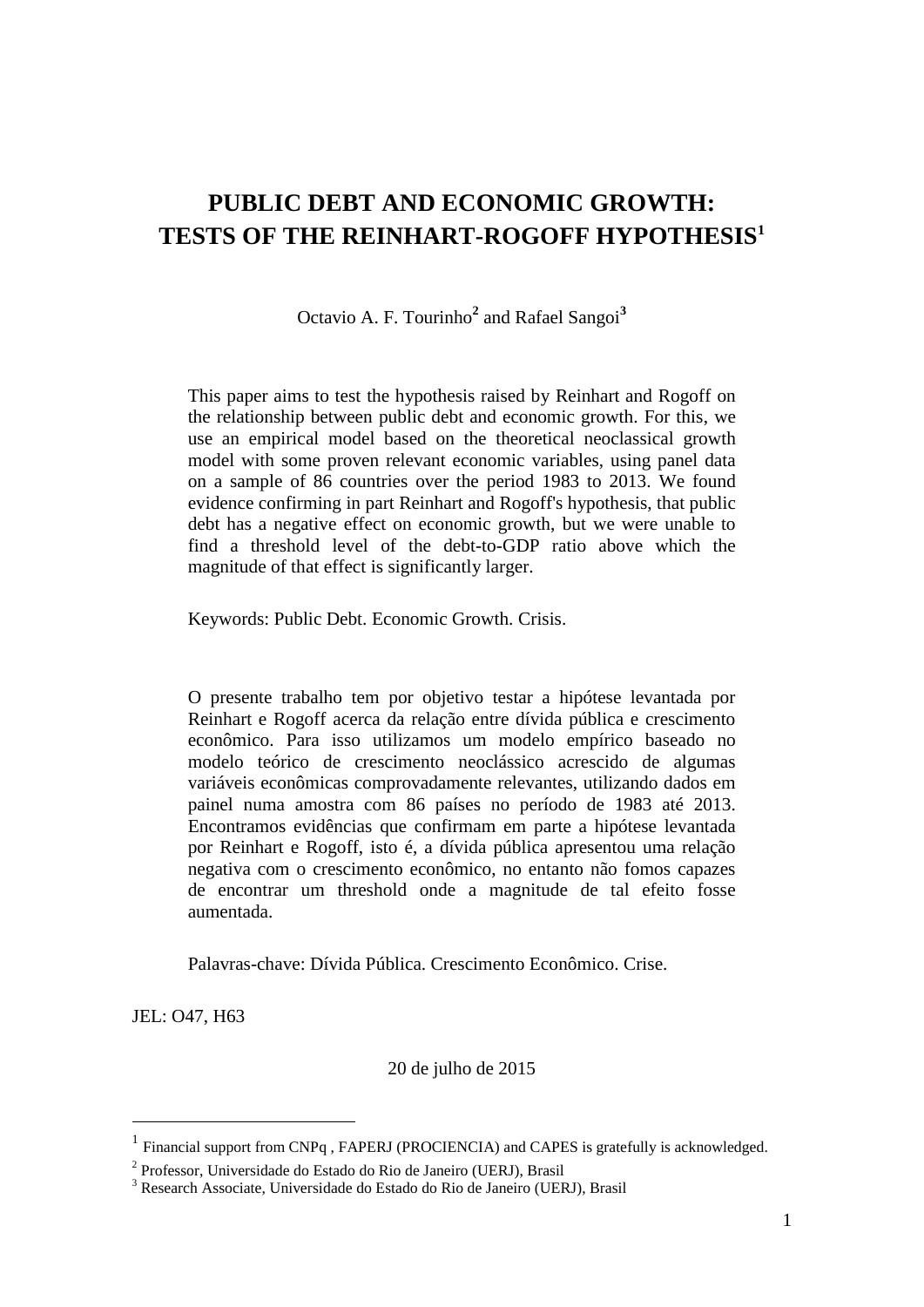# **PUBLIC DEBT AND ECONOMIC GROWTH: TESTS OF THE REINHART-ROGOFF HYPOTHESIS**

This paper aims to test the hypothesis raised by Reinhart and Rogoff on the relationship between public debt and economic growth. For this, we use an empirical model based on the theoretical neoclassical growth model with some proven relevant economic variables, using panel data on a sample of 86 countries over the period 1983 to 2013. We found evidence confirming in part Reinhart and Rogoff's hypothesis, that public debt has a negative effect on economic growth, but we were unable to find a threshold level of the debt-to-GDP ratio above which the magnitude of that effect is significantly larger.

## **1 - INTRODUCTION**

The expansionary policies put in place to counter the effects of the worldwide economic crisis sparked by the default in the sub-prime loans in the US has led to increased levels of the ratio of public debt to GDP in several countries. This, in turn, has raised doubts about the long term sustainability of high indebtedness, and sparkled interest on clarifying its impact on the economic growth rate. The discussions of these issues has also become a political debate about the stance of economic policy and kindled public interest in the issue where the technical assessment of the size and direction of the effect of debt on growth plays a crucial role. The controversy regarding that effect centers on the thesis put forward by Carmen Reinhart and Kenneth Rogoff, that the empirical evidence indicates a clear negative effect. This was later disputed by several scholars both in the academic literature and in the broader. This paper is a contribution to the empirical investigation of that effect.

The more recent empirical literature regarding that effect started with Reinhart  $\&$ Rogoff (2009, 2010a, 2010b) that found that the annual average growth rate of countries with public debt/GDP ratio above 90% is two percentage points lower than the average growth rate of countries with that ratio below 30% (1.7% and 3.7% per year, respectively). However, at intermediate levels of debt/GDP ratio, the growth rate does not seem to be so sensitive to public debt. When countries with a debt/GDP between 30% and 60%, are compared with those with that ratio between 60% and 90%, the difference in the annual average growth rate is only 0.4 percentage points (3% and 3.4%, per year, respectively). They conclude that the relation between public debt and economic growth is non-linear, and propose there is a threshold level of the debt/GDP ratio above which the effect is significantly stronger. They further indicate that the threshold level is equal to 90% for developed countries.

The seminal article Reinhart & Rogoff (2010a) arrived at the conclusions above using simple graphical analysis on a sample of 20 countries over a period from 1946 to 2009. Several studies have later extended the study of that empirical relationship in several directions: (i) by extending the sample, both increasing the number and types of countries, and by considering different time frames, (ii) by improving on the methodology to measure the correlation and, (iii) by exploring the direction of causality. Whereas the structure of the data for these studies is a panel, we rely on the taxonomy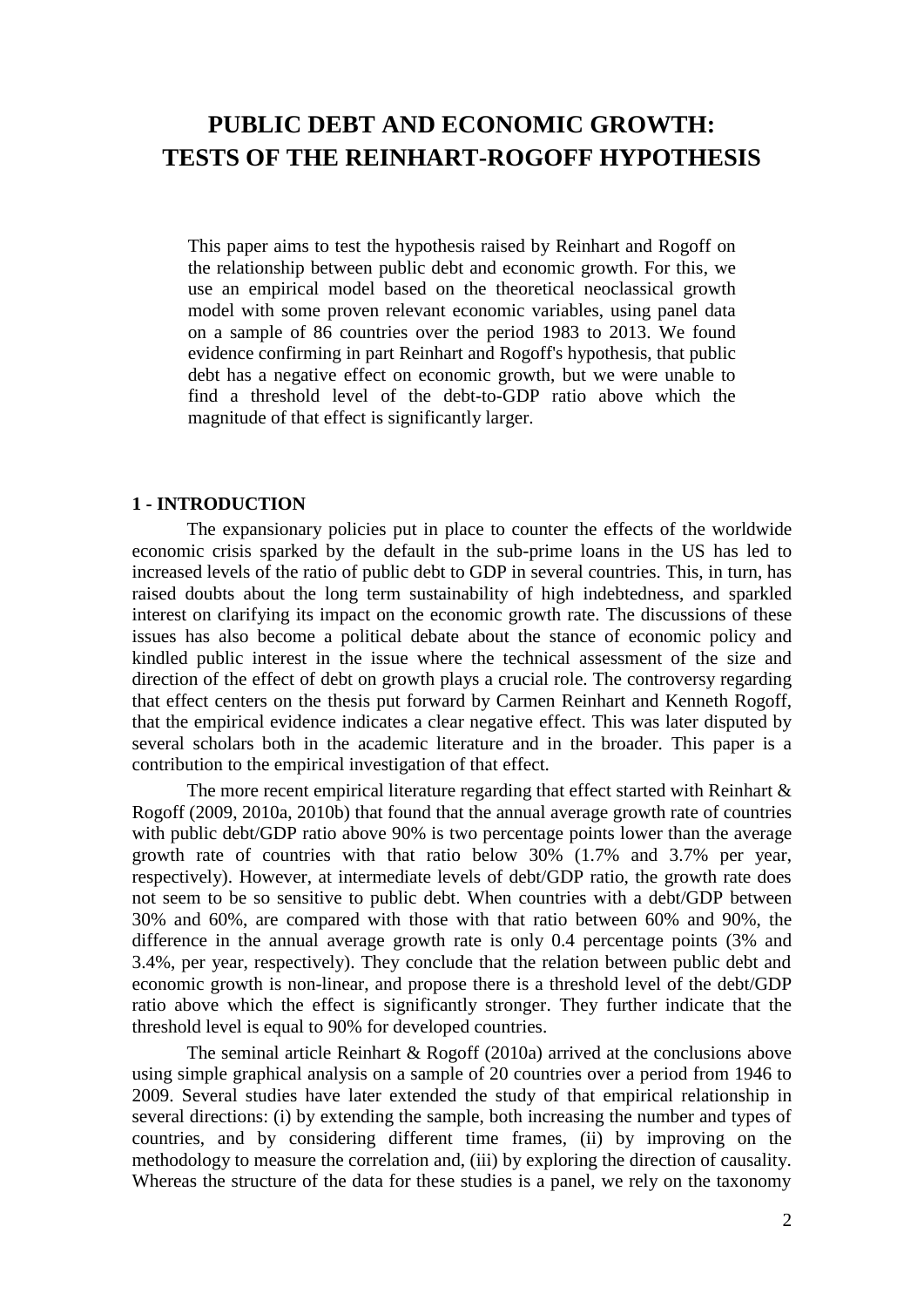proposed by Lee, Pesaran and Smith (1997) to survey this literature in a systematic manner. They classify the methodologies for inference in panels into four major groups: (a) calculating the average over time and estimating a regression of the cross-section type; (b) calculating the average over the cross section and estimating a regression of the time series of these means; (c) estimating a panel regression assuming the homogeneity of coefficients; (d) estimate the coefficients of the individual time series regressions and examining their distribution across groups of countries. We note that the approach in Reinhart and Rogoff is of the type (b), but it has been criticized on grounds of not being rigorous enough. This criticism has been addressed in most recent empirical studies using other types of methodologies.

Broadly speaking, studies of type (c) are panel growth regressions that follow the approach proposed originally in Mankiw, Romer and Weil (1992), that specify an empirical model based on Solow (1956), where the growth rate of output is a function of saving, physical and human capital accumulation and population growth, in a panel with country-specific fixed effects.<sup>4</sup> Barro and Sala-I-Martin (2004, chapter 12) retain the fixed effects panel approach, and include in the basic model several other variables: initial level of per capita GDP; educational level; life expectancy; a measure of international openness; government consumption as proportion of GDP; a subjective indicator of rule of law; a subjective indicator of the extent of democracy; the logarithm of the fertility rate; ratio of real gross domestic investment to real GDP; growth rate of the terms of trade; and inflation rate. However, they conclude that most of these additional variables lack significance. Several other studies have tested yet more variables to improve the fit of the model, at the expense of losing degrees of freedom, which are at a premium in these studies. An example of the approach of type (d) is Bassanini and Scarpetta (2001) which adds other explanatory variables to the growth regression, like institutional development, research and development activities, choices of structural and macroeconomic policies, and financial markets efficiency. They use a pooled mean group estimator, and conclude that their equations estimated explain much of the growth experienced by the countries in their sample. However, these studies do not include public debt among the explanatory variables.

Section 2 surveys the recent literature on panel growth studies that address the effect of public debt on growth on which the model of this paper is inserted. Broadly speaking, they confirm the Reinhart and Rogoff hypothesis, seen as a negative empirical correlation between the public debt to GDP ratio, and the per capita GDP growth rate. Significant effort is devoted to test whether there is a threshold level for the debt ratio above which the effect is stronger. Other aspect of this literature which can be highlighted is the use of a variety of estimation approaches in an effort to address potentially serious problems in these types of equations: omitted variables, endogeneity of explanatory variables (public debt, in particular) which could lead to correlation with the error term, and measurement errors. It should be pointed out, however, that it can be interpreted that the focus of this branch of the literature is more on showing that there exists a negative correlation, rather than demonstrating the causal relation in a structural model for the transmission mechanism. This point is made by Panizza e Presbitero (2012), that are skeptical with respect to the causality running from public debt to

1

<sup>&</sup>lt;sup>4</sup> There is also a large literature that proposes the use of the endogenous growth model as the basis of the empirical equation to be estimated in the panel, and some controversy as to the formulation which displays better adherence to the data, but we do not dwell on this matter here, because we restrict attention on this brief survey to the models of the same lineage as the one we present here.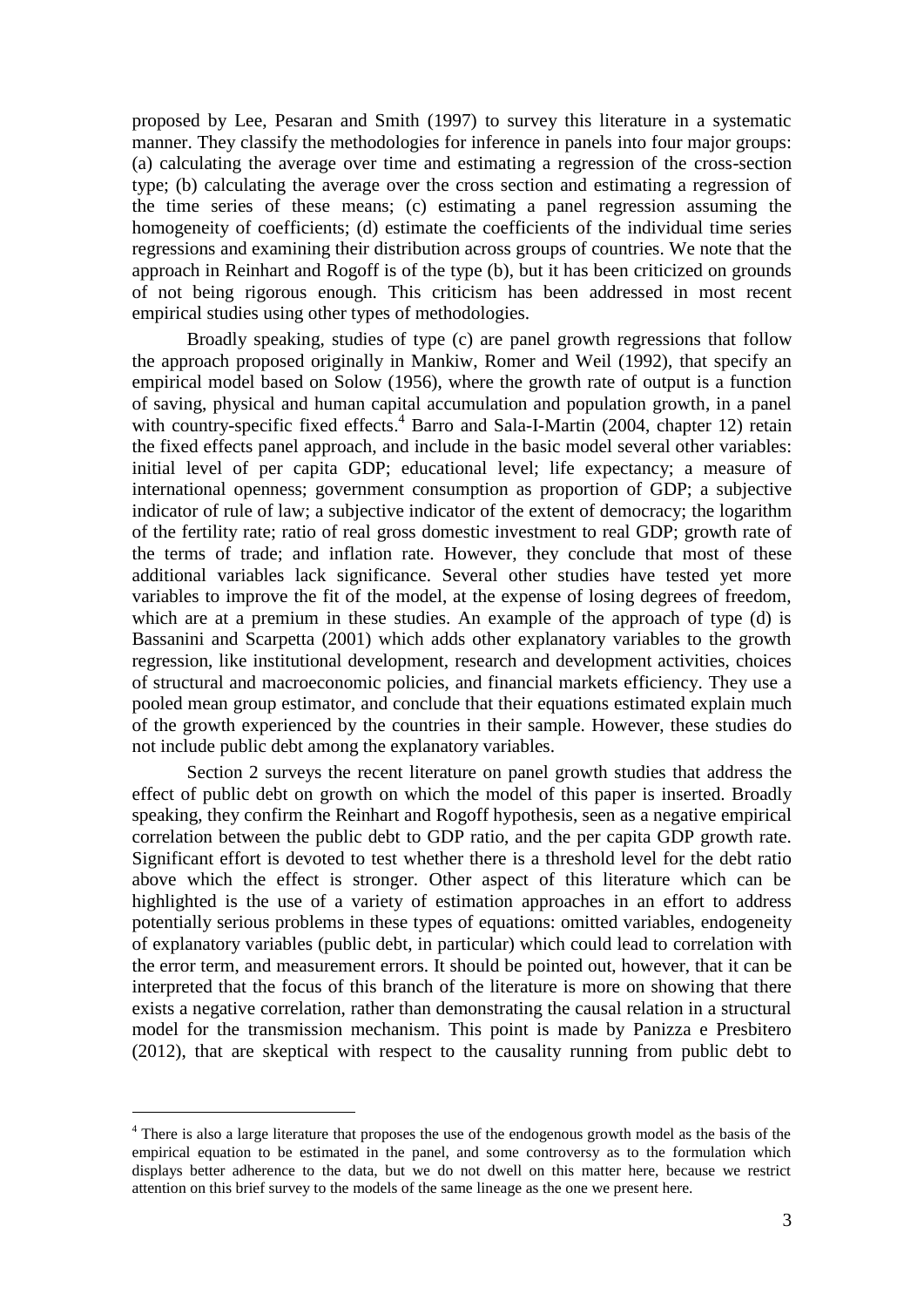economic growth, and are unable to reject in their model the null hypothesis that there is no impact.

This discussion in section 2 is used in section 3 to motivate and justify the specification model used here, and our choice of estimation approach. Section 4 discusses the model estimation, and the main results. The last section summarizes our conclusions.

## **2 - LITERATURE REVIEW**

1

This section surveys the recent literature on growth equations that include a public debt variable, briefly discussing their specification, estimation, and results.

Kumar and Woo (2010) did focused on the medium and long-term relationship between the initial level of public debt  $5$  and economic growth in a sample containing 38 countries in the period from 1970 to 2008 using the specification in equation (1).

$$
y_{i,t} - y_{i,t-\tau} = \alpha y_{i,t-\tau} + \beta X_{i,t-\tau} + \gamma Z_{i,t-\tau} + \eta_t + \nu_i + \varepsilon_{i,t} \tag{1}
$$

where  $\nu$  is the logarithm of real per capita GDP, Z is initial level of government debt,  $\nu$ is the country-specific fixed effect,  $\eta$  is the time fixed effect,  $\varepsilon$  is the unobservable error term, and  $X$  is a vector of economic and financial variables that explain economic growth, such as initial levels of per capita GDP, the size of government, trade opening, inflation, and other variables such as an index of banking crises, and the average years of secondary schooling in the population over age 15 in the initial year as a proxy for human capital.

They estimate the model by GLS, and find only four variables to be significant at the 5% level: the initial government debt, with an elasticity of -1.76; the initial level of per capita GDP, with an elasticity of -2.823, indicating that richer countries grow more slowly; the average years of secondary schooling, with an elasticity of 6.82; and the financial development indicator, with an elasticity of 1.59. The existence of an inverse relationship between the initial level of public debt and the subsequent economic growth is confirmed and, on average, an increase of 10 percentage points in the debt/GDP ratio would lead to a decrease of 0.2 percentage points in the growth rate of per capita GDP. They also indicate that the relationship between debt and growth is not linear, and that only high levels of debt, above 90% of GDP, would negatively impact net growth.

Checchetti, Mohanty and Zampolli (2011) that investigate the relevance of public debt in the long-term growth for a sample of 18 OECD countries from 1980 to 2008. The equation estimated by the authors is very similar to (1), but specify threshold levels for the effect of public debt, thus producing a nonlinear relationship between debt and economic growth. Another difference is that they use the current values of public debt, rather than its initial value. To reduce the potential effects of cyclical movements, and allow its analysis to focus on the medium-term growth, they use a 5 years forward average of the per capita GDP growth rate as the dependent variable. They estimate equation (3) for a series of threshold values for the debt-to-GDP ratio, and then select the one that minimizes the sum of squared residuals. They find a threshold value of 85% of GDP, and conclude that an increase of 10% in the debt-to-GDP ratio lead to a decrease of 0.13 percentage points in the per capita GDP growth rate.

Baum, Checherita-Westphal and Rother (2013) estimate an equation also similar to (1) for a sample of 12 countries in the euro area from 1990 to 2010. They use the methodology developed by Caner and Hansen (2004) for the estimation of a dynamic

 $<sup>5</sup>$  They, and others, use the initial level of this variable to avoid the problem of reverse causality.</sup>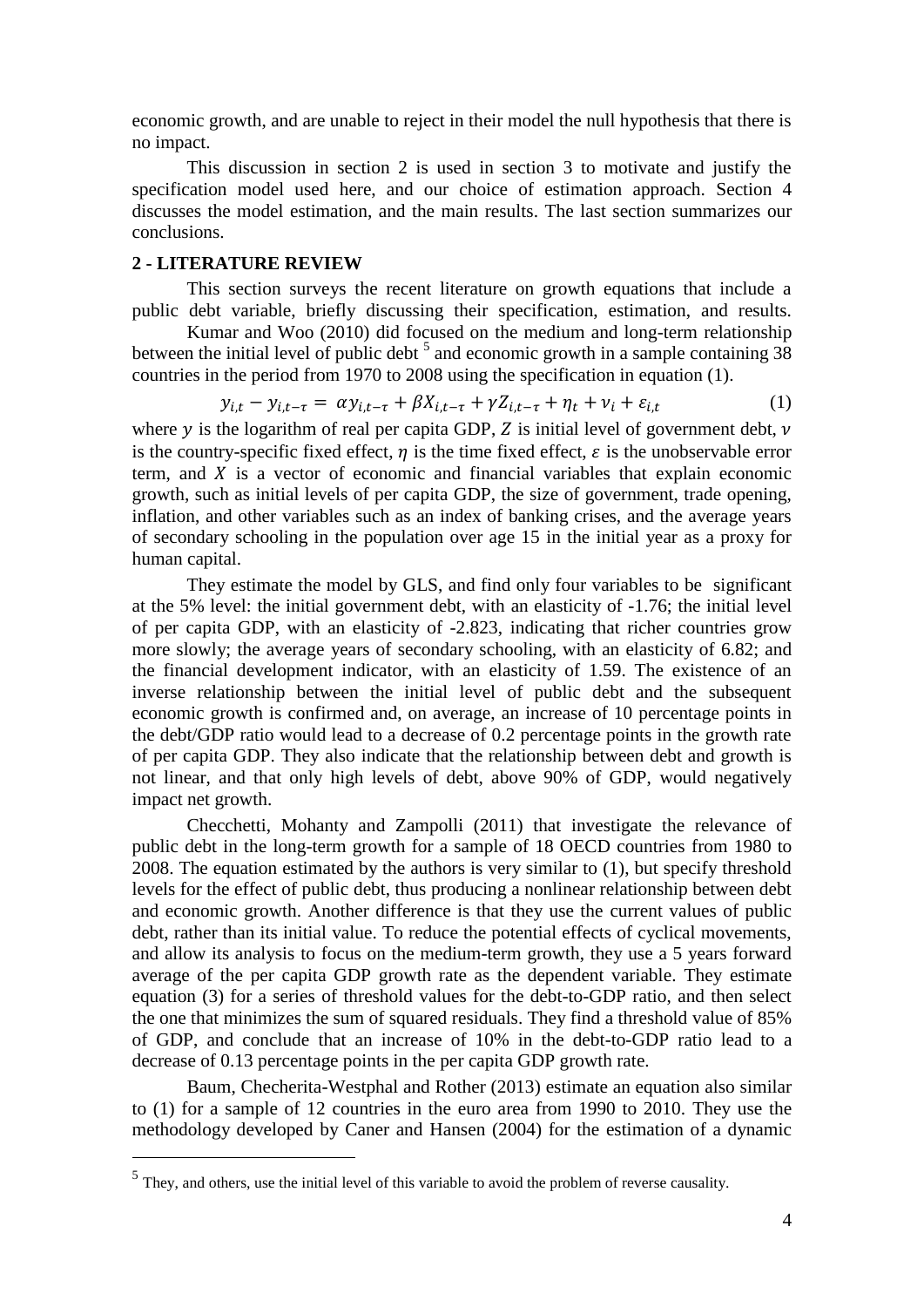threshold model (with some adjustments), and find a value of 66.4% of GDP. They find that a 1% increase in the debt-to-GDP ratio would *increase* the GDP growth rate in 0.07% when debt is below the threshold, and that the effect is null when it is above it.

Kourtellos, Stengos and Tan (2013) also test the existence of a threshold for public debt in a model based on the Solow (1956) growth model, extended to include the public debt variable in a sample containing 82 countries from 1980 until 2009. It is specified as a Structural Threshold Regression (STR) model, and estimated using GMM and also two-stages least squares, and the results do not indicate the presence of a threshold level of public debt.

Afonso and Jalles (2013) also estimate an equation similar to (1) for a sample of 155 countries for the period 1970-2008, and their results confirm the Reinhart and Rogoff (2010b) hypothesis showing that an increase in public debt has negative effects on economic growth, and found countries with debt above 90% of GDP had a lower rate economic growth, when compared to countries with a public debt below 30% of GDP. They find evidence of a threshold effect: a 10% increase in the debt-to-GDP ratio of the most indebted countries decreases the rate of GDP growth by 0.2 percentage points, while the same debt increase in countries with debt ratio below 30% *increases* the GDP growth rate by 0.1 percentage points. Using the Hansen (2000) technique for endogenous estimation of the debt thresholds values, the authors find a value of 59% when considering the whole sample, 58% for the group of countries within the euro zone, and 79% for emerging countries.

#### **3 - THE MODEL**

The empirical model specified here contains the key elements of those found in the literature surveyed in the previous section and, in this sense it finds its justification in it. However, we present below its derivation from a simple theoretical model, as this serves as a framework for the formal justification of the choice of the variables we included in it. Later in this section we discuss the estimation of the model.

# 3.1 Specification

We take as a starting point the neoclassical growth model as formulated by Mankiw, Romer and Weil (1992) who, for simplicity, use a Cobb-Douglas production function with three factors (labor, and physical and human capital):

$$
Y(t) = K(t)^{\alpha} H(t)^{\beta} [A(t)L(t)]^{1-\alpha-\beta}
$$
\n(2)

where  $Y$  is the product,  $K$  the stock of physical capital,  $H$  the stock of human capital,  $L$ labor and A the level of technology. Assume L and A grow to exogenous rates  $n \in g$ , respectively.

Denoting the fraction of income invested in physical and human capital  $S_k S_h$ , respectively. The corresponding dynamic equations are as follows:

$$
\dot{k}(t) = s_k y(t) - (n + g + \delta)k(t) \tag{3a}
$$

$$
\dot{h}(t) = s_h y(t) - (n + g + \delta)h(t) \tag{3b}
$$

where  $k = K/AL$  is the level of physical capital per effective unit of labor,  $y = Y/AL$  is the level of output per effective unit of labor,  $h = H/AL$  is the level of human capital per effective unit of labor and  $\delta$  is the depreciation rate of physical and of human capital (they are assumed to be equal, in first approximation, for simplicity). Also, assume that  $\alpha + \beta < 1$ , which implies diminishing returns for all types of capital. Equations (3a) and (3b) imply that the economy converges to the steady state defined by:

$$
k^* = \left(\frac{s_k^{1-\beta} s_h^{\beta}}{n+g+\delta}\right)^{1/(1-\alpha-\beta)}
$$
(4a)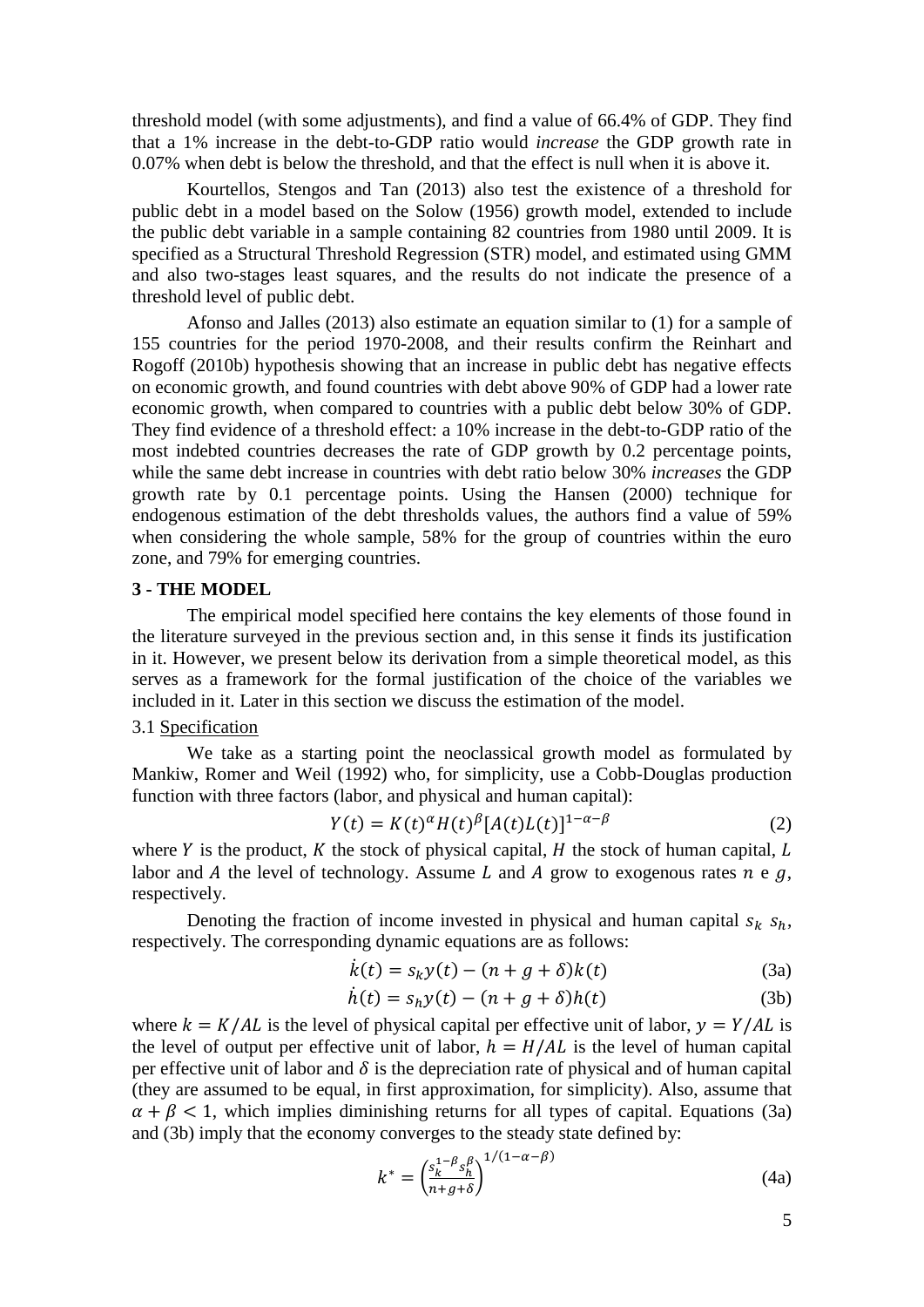$$
h^* = \left(\frac{s_k^{\alpha} s_h^{1-\alpha}}{n+g+\delta}\right)^{1/(1-\alpha-\beta)}
$$
(4b)

Using equations (4a) and (4b) in (2) and taking logarithms, income per unit of labor in the steady state is:

$$
\ln\left[\frac{Y(t)}{L(t)}\right] = \ln A(0) + gt - \frac{\alpha + \beta}{1 - \alpha - \beta} \ln(n + g + \delta) + \frac{\alpha}{1 - \alpha - \beta} \ln(s_k) + \frac{\beta}{1 - \alpha - \beta} \ln(s_h) \tag{5}
$$

Solving for  $s_h$  as a function of the steady state level of human capital in (4b), and substituting in equation (5), it can be written as a function of the investment rate in physical capital, population growth rate and the level of human capital:

$$
\ln\left[\frac{Y(t)}{L(t)}\right] = \ln A(0) + gt - \frac{\alpha}{1-\alpha}\ln(n+g+\delta) + \frac{\alpha}{1-\alpha}\ln(s_k) + \frac{\beta}{1-\alpha}\ln(h^*)\tag{6}
$$

The choice between (5) and (6) for estimation should be made based on the data availability with regards to human capital. In the following development we prefer (5).

Quantitative predictions about the speed of convergence to steady state can also be extracted from the model. Denoting  $y^*$  the per capita income in the steady state given by equation (5), and  $y(t)$  the current level at time t, the growth rate around the steady state (the speed of convergence) can be approximated by:

$$
\frac{d \ln(y(t))}{dt} = \lambda[\ln(y^*) - \ln(y(t))]
$$
\n(7)

where  $\lambda = (n + q + \delta)(1 - \alpha - \beta)$ .

Equation (7) implies that:

$$
\ln(y(t)) = (1 - e^{-\lambda t}) \ln(y^*) + e^{-\lambda t} \ln(y(0))
$$
\n(8)

where y(0) is the per capita income in some initial date. Subtracting  $\ln(\gamma(0))$  from both sides of the equation (8) yields:

$$
\ln(y(t)) - \ln(y(0)) = (1 - e^{-\lambda t}) \ln(y^*) - (1 - e^{-\lambda t}) \ln(y(0)) \tag{9}
$$

Finally, substituting for  $y^*$  from equation (5) yields:

$$
\ln(y(t)) - \ln(y(0)) = (1 - e^{-\lambda t}) \frac{\alpha}{1 - \alpha - \beta} \ln(s_k) + (1 - e^{-\lambda t}) \frac{\beta}{1 - \alpha - \beta} \ln(s_h) - (1 - e^{-\lambda t}) \frac{\alpha + \beta}{1 - \alpha - \beta} \ln(n + g + \delta) - (1 - e^{-\lambda t}) \ln(y(0)) \tag{10}
$$

Subtracting the equation (10) itself lagged one period, and including the lagged product to characterize the convergence (corresponding to the processing of the last term of (10)), we have that the output growth rate depends on the logarithm of the physical capital saving rate, the logarithm of the human capital saving rate, the logarithm of the sum  $(n + g + \delta)$  as indicated in (11) where, for simplicity g and  $\delta$  were taken to be equal for all countries, so that their effect appears in the constant of the equation, leaving only the logarithm of n as explanatory variable. Included in equation (11) is a vector of other explanatory variables seen to be relevant for growth (see the survey in section 2).

$$
\ln(y_{i,t}) - \ln(y_{i,t-1}) = \alpha \ln(y_{i,t-1}) + \beta_1 \ln(s_{i,t}^h) + \beta_2 \ln(s_{i,t}^k) + \beta_3 \ln(n_{i,t}) + \gamma \ln(X_{i,t}) + \nu_i + \tau_t + \varepsilon_{it}
$$
(11)

where y is real per capita GDP;  $s^h$  is the human capital accumulation rate;  $s^k$  is the physical capital accumulation rate; *n* is the population growth rate; *v* is the specific fixed effect by country;  $\tau$  is the time fixed effect;  $\varepsilon$  is the unobservable error term; X is the vector of economic variables that explain the economic growth, in this model they are represented by the debt-to-GDP ratio  $(Z)$ , the trade openness index  $(W)$ , and the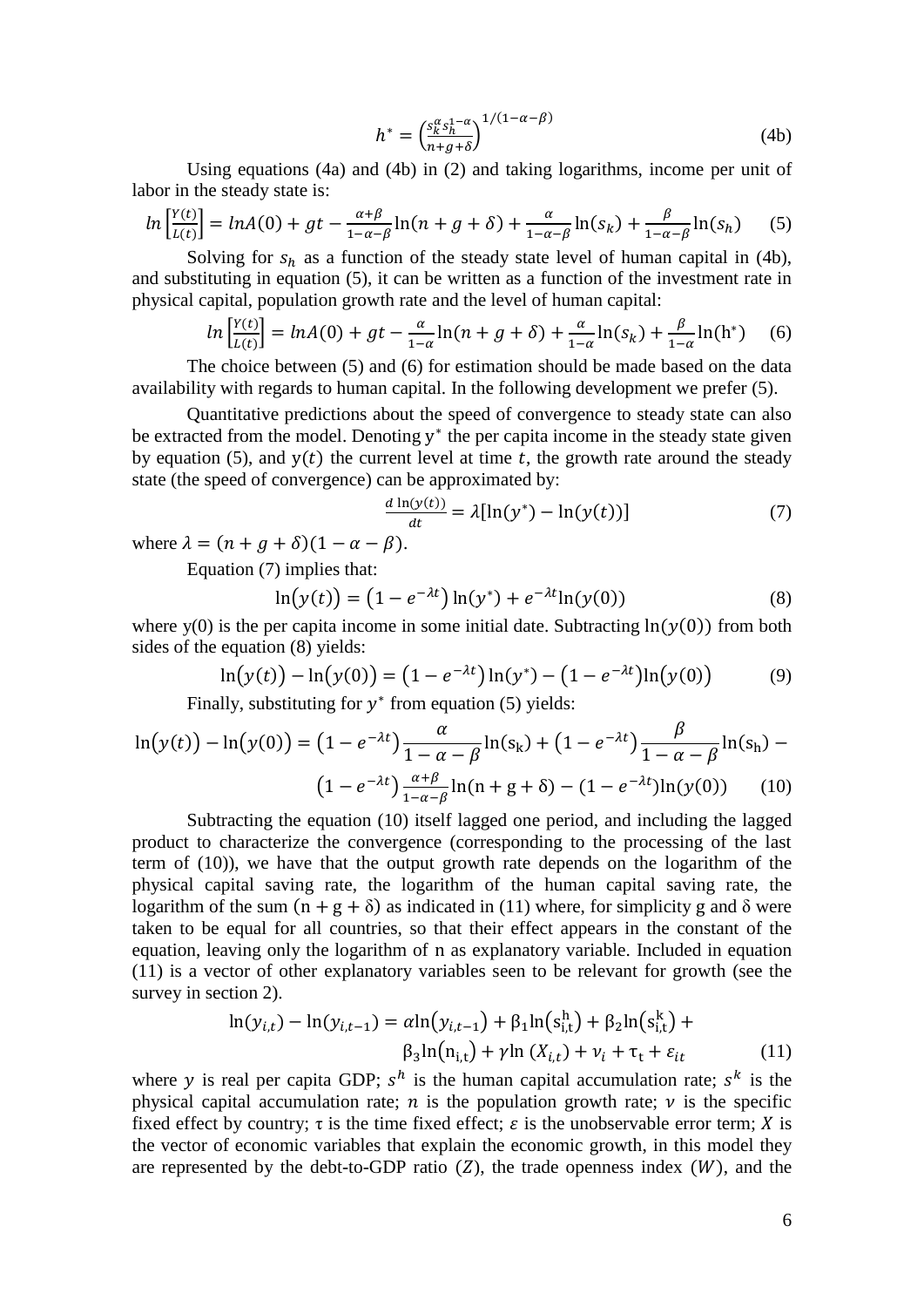inflation rate  $(\pi)$ . The log transformation is applied to these variables to control for extreme values.

Equation (11) is a panel with fixed effects for countries and for time. The variable  $\tau$  captures the unobservable aspects specific to each year of the sample, thus considering peculiarities in the global economy in a given period of time that may affect economic growth, such as the global crisis of 2008. The variable  $\nu$  captures the unobservable country-specific aspects. We avoid country-specific coefficients for other variables (including debt-to-GDP ratio) to be able to interpret them as the average (over all countries) effect of the variable in the growth rate.

The real per capita GDP lagged one period on the right side is a proxy for the distance from the steady state in a given moment in time, and allows the equation to capture the effects of conditional convergence of income between countries.

We use the gross fixed capital formation-to-GDP ratio as a proxy the rate savings related to physical capital accumulation  $(s^k)$ . A direct measure of the rate of savings related to human capital accumulation  $(s^k)$  was not available, so a proxy variable for it was constructed. It is based on the assumption that the proportional change of years of schooling, denoted  $e(t)$ , is directly related to the net investment in human capital formation. The total investment in human capital is calculated as the sum of the net investment, with depreciation  $\delta e(t)$ .

The coefficient of the public debt variable  $(Z)$  allows us to test the hypothesis we address in this paper. Since it is not country specific, the effect allows general inferences of the same kind made by Reinhart and Rogoff (2010b). A modified version of (11), including the threshold effects, is discussed later.

The trade openness variable  $(W)$  captures the possibility that when additional markets for the country's exports are reached, several important mechanisms that lead to output growth kick in: economies of scale in production, greater productivity due to exposure to foreign competition, diffusion of knowledge, absorption of more advanced technology amalgamated in imported of capital goods and, of course, increase in foreign investment.

The inflation variable  $(\pi)$ , appears because of its empirical relevance, but it is clear that it can be detrimental to long term economic growth in several ways: the uncertainty and the dispersion in price changes increases the difficulty of evaluating investment decisions; the distortion caused by commodity taxation and the welfare loss is also associated are also enhanced by inflation; and the inflation tax also reduces investment.

## 3.2 Estimation

<u>.</u>

We used ordinary least squares to estimate equation (11), avoiding the instrumental variables and GMM approach used in several papers reviewed in the previous section, to take advantage of the robustness, stability and efficiency of this estimation approach, but taking care to avoid pitfalls identified previously in the

<sup>&</sup>lt;sup>6</sup> The relevance of the saving rates for physical capital and human capital formation in the growth decomposition equation is supported by several studies on the relative importance of factors versus productivity for growth. This literature is too extensive do be discussed here, so we refer to Ferreira, Pessôa and Veloso (2008) and the references contained therein to support this point of view. They find that in spite of the importance of productivity to explain the dispersion in the level and in the growth rates of per capita GDP between countries, the accumulation of factors (namely, physical and human capital) is responsible for most of the average growth in per capita GDP between 1960 and 2000 for the countries in their sample. We acknowledge, nevertheless, that there is some controversy regarding this issue.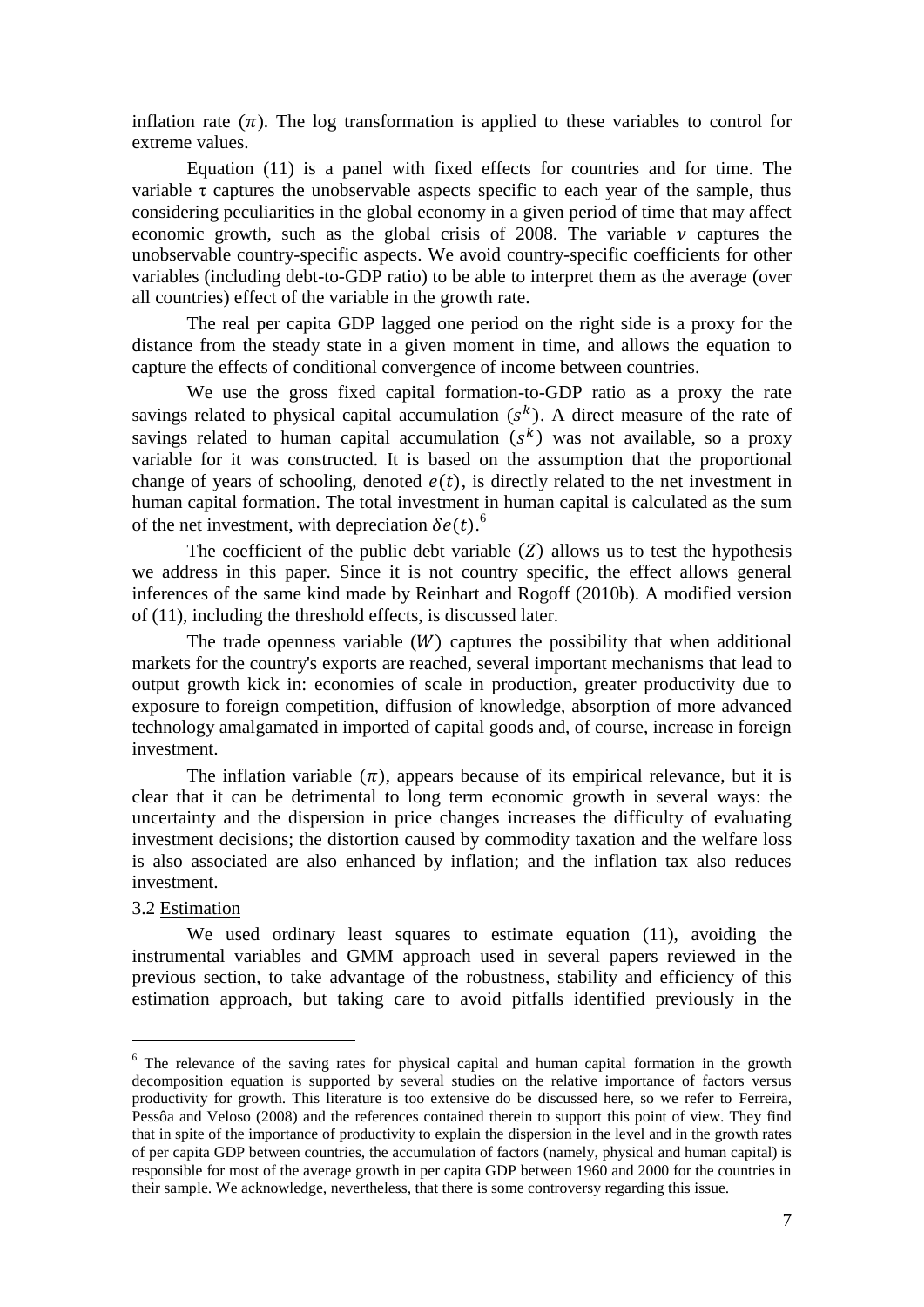literature. We have examined possible sources of bias whose presence has been suggested by Kumar and Woo (2010) in estimating their model, which is similar to the one described in equation (11). The possibility of the occurrence of first problem they mention, that of having omitted important variables, was avoided by deriving the specification of (11) from a well-founded theoretical model and, also, by including in it all the variables that proved to be statistically significant in previous studies. The second possible source of bias they mention is the occurrence of endogeneity, but we tested for this by verifying that none of the correlations between each of the regressors and the error term were significant. The third possible source of bias mentioned by them, the occurrence of measurement errors, is avoided by taking special care in the construction of the database, as described in the Appendix. Other sources of problems in the estimation raised in the literature are discussed below.

A major concern in analyzing time series data is the possibility of residual autocorrelation, while for cross-section data the major concern is the occurrence of heteroscedasticity. With panel data is necessary to be aware of the possibility of both problems, so we carefully tested for them, and found no evidence of their presence. Another possible source of bias is the existence of a reverse causal relationship between public debt and economic growth, where low growth causes the increase in government debt, as measured by the debt-to-GDP ratio, rather than the assumed causal effect. This possibility was excluded by performing a Granger causality test, varying the number of lags used from 2 to 10, and noting that in all cases the null hypothesis that the growth of real per capita GDP does not Granger-cause the debt is rejected. The hypothesis that debt does not Granger-cause the real per capita GDP growth is also rejected. This leads us to believe in the existence of a reciprocal causality.

Several models in the literature use 5 years averages and 5 year periods for the variables, to reduce the potential impact of cyclical movements. However, we do not consider such movements potential sources of bias in our estimation, and this averaging entails a major loss of the information contained in those variables and considerably reduces the sample size. However, for comparison with those studies we also estimate (11) as five-year period panel. Comparison with the annual data panel allows us to assess the trade-off between the number of degrees of freedom and the possible source bias arising from cyclical movements. Another source of problems raised in the literature is the possibility of the occurrence of a structural break in 2008. Some studies deal with this by excluding that year and the subsequent period from their sample, but we do not do so because it contains precisely the shock which we seek to clarify the relationship between debt and growth.

#### 3.3 The data

1

As the aim of this work was to make a broader analysis than the previous papers dealing with the same subject, therefore we try to obtain the larger possible sample. Thus, the only restriction to add a country to the sample was the data availability. Regarding the sample period, a similar criteria was followed, but taking into account that data for that time period should be available for all countries selected. We also made a special effort to include in the sample the period of the 2008 debt crisis. Thus, in order to maximize the time and the number of countries analyzed, we arrived at a sample of 86 countries stretching from 1983 to 2013 with annual data. The details of the construction of the database can be found in the Appendix.<sup>7</sup>

 $<sup>7</sup>$  The Data appendix is available from the authors upon request.</sup>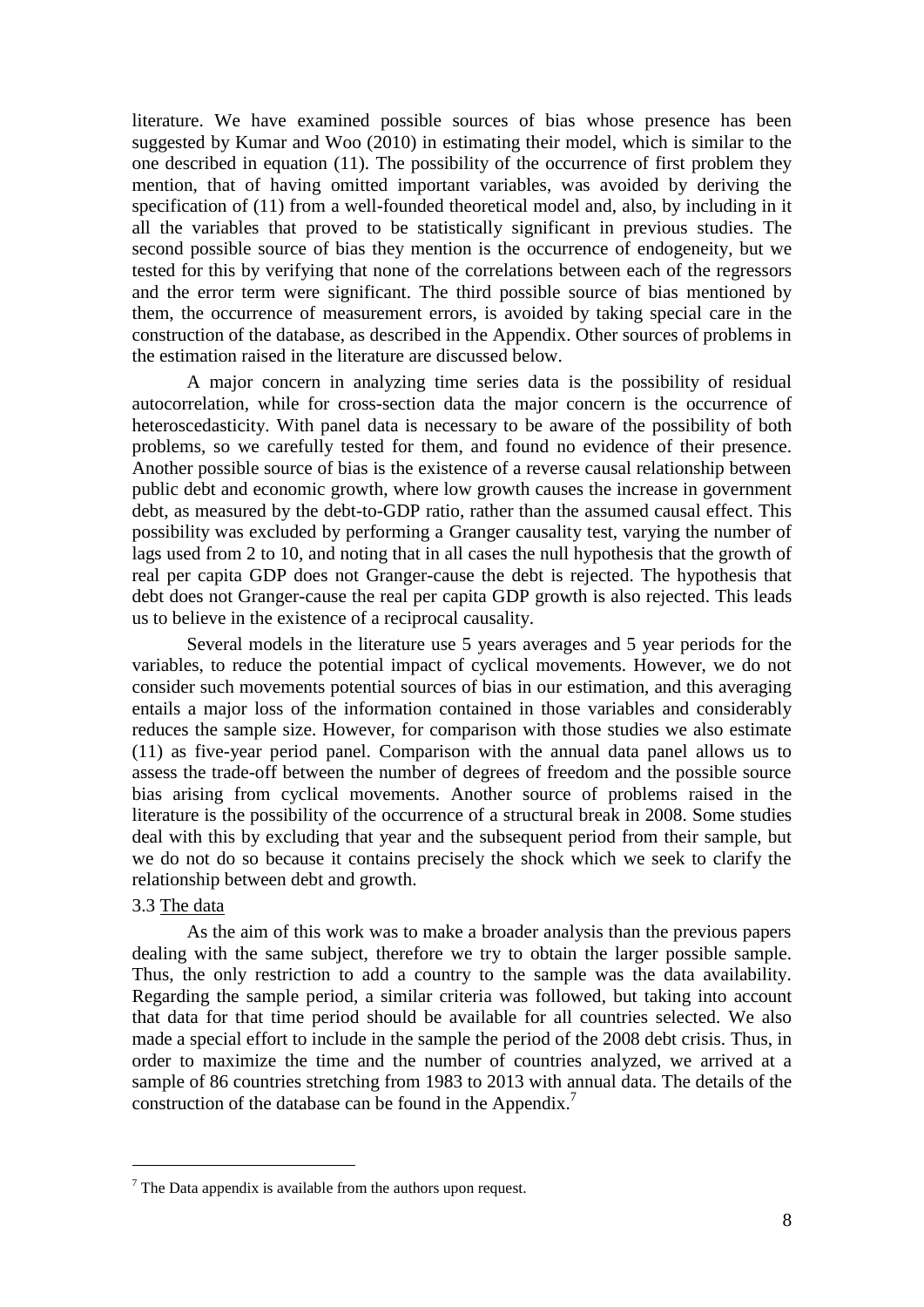We examine the time series properties of all the variables in the specification, with the log transformation specified in  $(11)$ . It should be pointed out that we used the appropriate panel unit-root tests, which allows us to test both the presence of a unit root in a common stochastic process to all series of cross-section, as well as the presence of a unit root in the individual series of the cross section.<sup>8</sup> The results are reported in Table 1.

| ŵ                                                                             | Log(Z) | $log(s^k)$ | log(s <sup>h</sup> ) | $log(\pi)$                                                                        | log(W) | log(n) |  |  |
|-------------------------------------------------------------------------------|--------|------------|----------------------|-----------------------------------------------------------------------------------|--------|--------|--|--|
| Null Hypothesis: Presence of a Unit Root (assumes a common unit root process) |        |            |                      |                                                                                   |        |        |  |  |
| 0.0000                                                                        | 0.1826 | 0.0000     | 0.0069               | 0.0000                                                                            | 0.0064 | 0.0283 |  |  |
|                                                                               |        |            |                      |                                                                                   |        |        |  |  |
| 0.0000                                                                        | 0.7515 | 0.0000     | 0.0000               | 0.0000                                                                            | 0.5000 | 0.6536 |  |  |
| 0.0000                                                                        | 0.6790 | 0.0000     | 0.0081               | 0.0000                                                                            | 0.0132 | 0.0000 |  |  |
| 0.0000                                                                        | 0.8240 | 0.0000     | 0.0042               | 0.0000                                                                            | 0.0330 | 0.0252 |  |  |
|                                                                               |        |            |                      | Null Hypothesis: Presence of a Unit Root (assumes individual unit root processes) |        |        |  |  |

Table 1 - P-Value of Unit Root Tests

Sample: 1983-2013

Broadly speaking, the presence of common and specific unit roots is rejected for all variables except the log of the debt-to-GDP ratio. Looking at the Im, Pesaran and Shin W-stat tests for individual series we see that the presence of a unit root is also not rejected also for (the log) the openness and the population growth variables. However, the ADF and the PP tests also reject the unit root for those series. However, it is well know that when structural breaks are in the present, the standard unit root tests can reject it, when in fact the series is integrated (see Perron (1997)). This sample includes many instances where the suspicion of the occurrence of structural break that may have affected all these variables is justified: several positive and negative petroleum price shocks, and several worldwide and localized financial (debt) crisis. Unfortunately, however, unit root tests with structural breaks are not available for panel data. We proceed the analysis under the provisional result that the unit root tests are inconclusive, except for the variable  $Z$  where its presence is not rejected. As a result, we perform below cointegration tests, under the possibility that the unit root is present in the other variables and, in the next section, estimate (11) using a least-squares based procedure, under the possibility that the variables are stationary.

#### **4 - ESTIMATION**

<u>.</u>

In this section we estimate the model using several different approaches.

#### 4.1 Cointegration tests

In this section we examine the existence of a long-term relationship between the main variables of interest: real per capita GDP growth rate  $\hat{y}$ , the ratio of public debt-to -GDP ratio (Z), and the savings rate for physical capital accumulation  $(s^k)$ , without the log transformation.<sup>9</sup> We test for cointegration in spite of the results of the panel unit root tests, as discussed in the previous section, because of the possibility that the results of those tests are inconclusive. We perform the tests with the understanding that the statistics of the equations themselves will allow the reader to judge their relevance as representative of a long term relation between those variables and, therefore, as evidence on the validity of the Reinhart-Rogoff hypothesis.

We perform five cointegration tests: the Kao test, Pedroni's test, and the Fisher test, FMOLS - Panel Fully Modified Least Squares, DOLS - Panel Dynamic Least Squares. The Kao test is basically an ADF test on the residuals of the cointegration

<sup>&</sup>lt;sup>8</sup> Standard routines of the Eviews 7.1 software package were used.

 $9^9$  Running the tests with the log-transformed variables does not change the results significantly.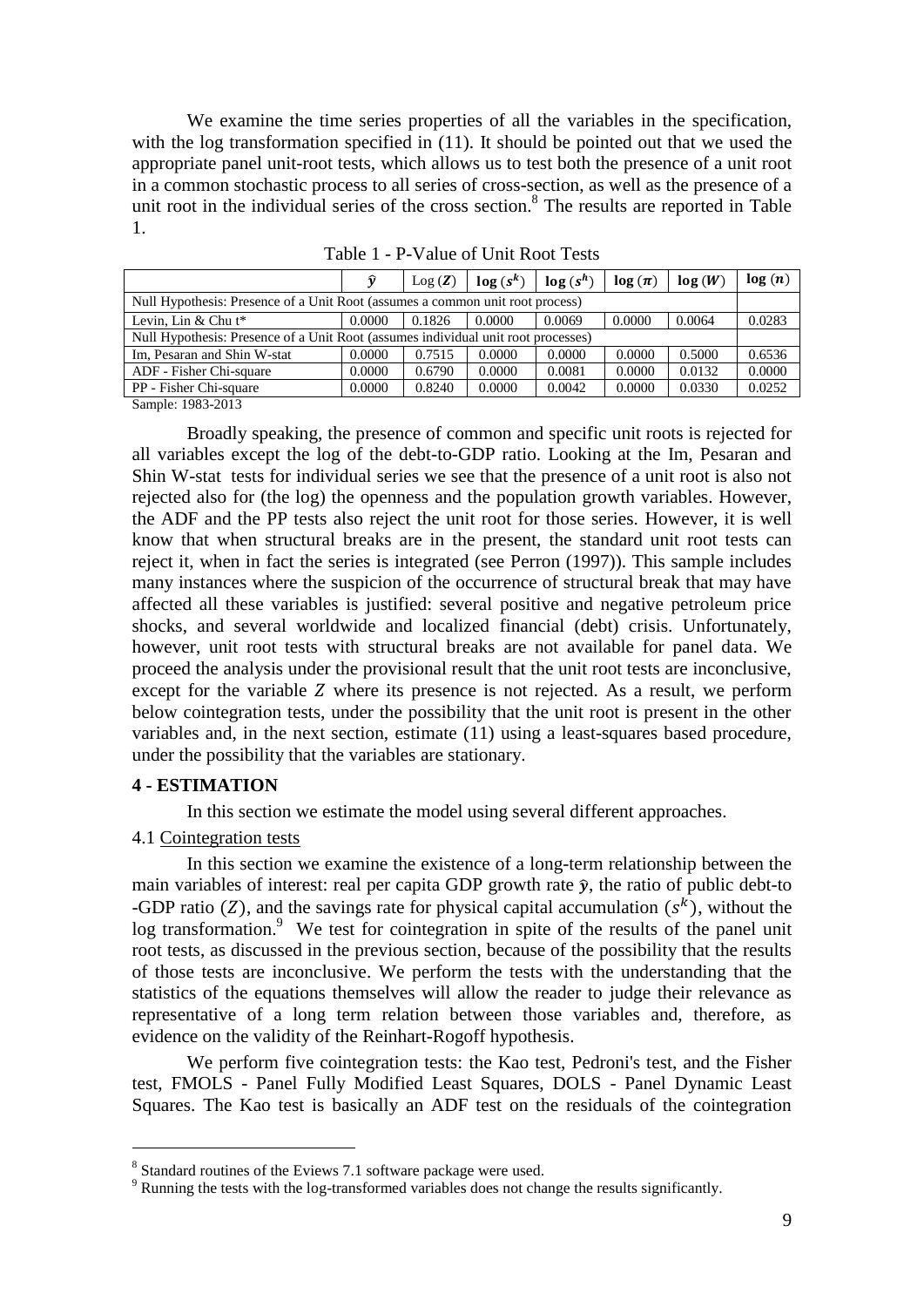equation and also strongly rejects the no cointegration hypothesis. The Pedroni (1999) test is also based on the residuals of the cointegration equation, and has the advantage of allowing the heterogeneity of the intercepts and coefficients between members of the panel, and use of several different alternative hypothesis. Both strongly (p-value of 0.000 for the test statistics) reject the hypothesis of no cointegration. The Fischer test is an extension to panels of the Johansen unrestricted cointegration test, and the results are presented in Table 2, in the familiar form for that test. It rejects the hypothesis of no cointegration, and also that there is only one cointegration relation, indicating the existence of *two* cointegration vectors.

| Series: Real GDP per capita Growth Rate; Debt/GDP; Physical Capital Accumulation Rate |                         |         |                         |         |  |  |
|---------------------------------------------------------------------------------------|-------------------------|---------|-------------------------|---------|--|--|
| Sample: 1983-2013                                                                     |                         |         |                         |         |  |  |
| Observations: 2604                                                                    |                         |         |                         |         |  |  |
| N° of Cointegration Vectors                                                           | <b>Fisher Statistic</b> |         | <b>Fisher Statistic</b> |         |  |  |
| (Hypothesis)                                                                          | (Trace Test)            | P-Value | (Eigen Value Test)      | P-Value |  |  |
| None                                                                                  | 639.5                   | 0.0000  | 620.4                   | 0.0000  |  |  |
| At most 1                                                                             | 222.8                   | 0.0030  | 201.5                   | 0.0398  |  |  |
| At most 2                                                                             | 144.5                   | 0.9048  | 144.5                   | 0.9048  |  |  |

| Table 2 - Cointegration Test (Fisher) |  |
|---------------------------------------|--|
|---------------------------------------|--|

The specification of the Panel Fully Modified Least Squares (FMOLS) and Panel Dynamic Least Squares (DOLS) models are adapted to the majority of time series, and allow the assessing the long-term relation between the variables. Chen et al. (1999) suggest that these methods are more efficient because they correct for the endogeneity and serial correlation of the variables, allow immediate visualization of the cointegration vectors, and are usually more robust than the methods based on the Johansen methodology because they are based on least squares estimation. The results of the estimation of these two models are shown in Table 3 and 4.

Table 3 - Cointegration Test (FMOLS)

| Dependent Variable: Real GDP per capita Growth Rate           |             |                                                     |             |          |  |  |  |
|---------------------------------------------------------------|-------------|-----------------------------------------------------|-------------|----------|--|--|--|
| Estimation Method: Panel Fully Modified Least Squares (FMOLS) |             |                                                     |             |          |  |  |  |
| Sample (adjusted): 1985-2013                                  |             |                                                     |             |          |  |  |  |
| Cross-Sections: 83                                            |             |                                                     |             |          |  |  |  |
| Total Panel (unbalanced) Observations: 2111                   |             |                                                     |             |          |  |  |  |
| Variables                                                     | Coefficient | Standard-Error                                      | T-Statistic | P-Value  |  |  |  |
| Debt/GDP                                                      | $-2.217766$ | 0.409187                                            | $-5.419927$ | 0.0000   |  |  |  |
| <b>Physical Capital Accumulation Rate</b>                     | 4.600280    | 0.529823                                            | 8.682666    | 0.0000   |  |  |  |
| $\mathbb{R}^2$                                                | 0.604158    | Mean (dependent variable)                           |             | 1.732444 |  |  |  |
| Adjusted R <sup>2</sup>                                       | 0.453386    | Standard-Deviation (dependent variable)<br>3.985715 |             |          |  |  |  |
| <b>Standard-Error of Regression</b>                           | 2.946774    | Sum of Squared Residuals<br>13268.35                |             |          |  |  |  |
| Durbin-Watson                                                 | 1.972279    | Long-Run Variance                                   |             | 5.486813 |  |  |  |

|  | Table 4 - Cointegration Test (DOLS) |  |  |
|--|-------------------------------------|--|--|
|--|-------------------------------------|--|--|

| Dependent Variable: Real GDP per capita Growth Rate   |             |                                                |                    |          |  |
|-------------------------------------------------------|-------------|------------------------------------------------|--------------------|----------|--|
| Estimation Method: Panel Dynamic Least Squares (DOLS) |             |                                                |                    |          |  |
| Sample (adjusted): 1984-2013                          |             |                                                |                    |          |  |
| Included Periods: 30                                  |             |                                                |                    |          |  |
| Cross-Sections: 83                                    |             |                                                |                    |          |  |
| Total Panel (unbalanced) Observations: 2199           |             |                                                |                    |          |  |
| Variable                                              | Coefficient | Standard-Error                                 | <b>T-Statistic</b> | P-Value  |  |
| Debt/GDP                                              | $-2.299079$ | 0.452106                                       | $-5.085267$        | 0.0000   |  |
| <b>Physical Capital Accumulation Rate</b>             | 3.706080    | 0.901828                                       | 4.109520           | 0.0000   |  |
| $\mathbb{R}^2$                                        | 0.794228    | Mean (dependent variable)                      |                    | 1.712021 |  |
| Adjusted R <sup>2</sup>                               | 0.669089    | Std-Deviation (dependent variable)<br>4.055347 |                    |          |  |
| Standard-Error of Regression                          | 2.332832    | Sum of Squared Residuals                       |                    | 7749.557 |  |
|                                                       |             | Long-Run Variance                              |                    | 2.704886 |  |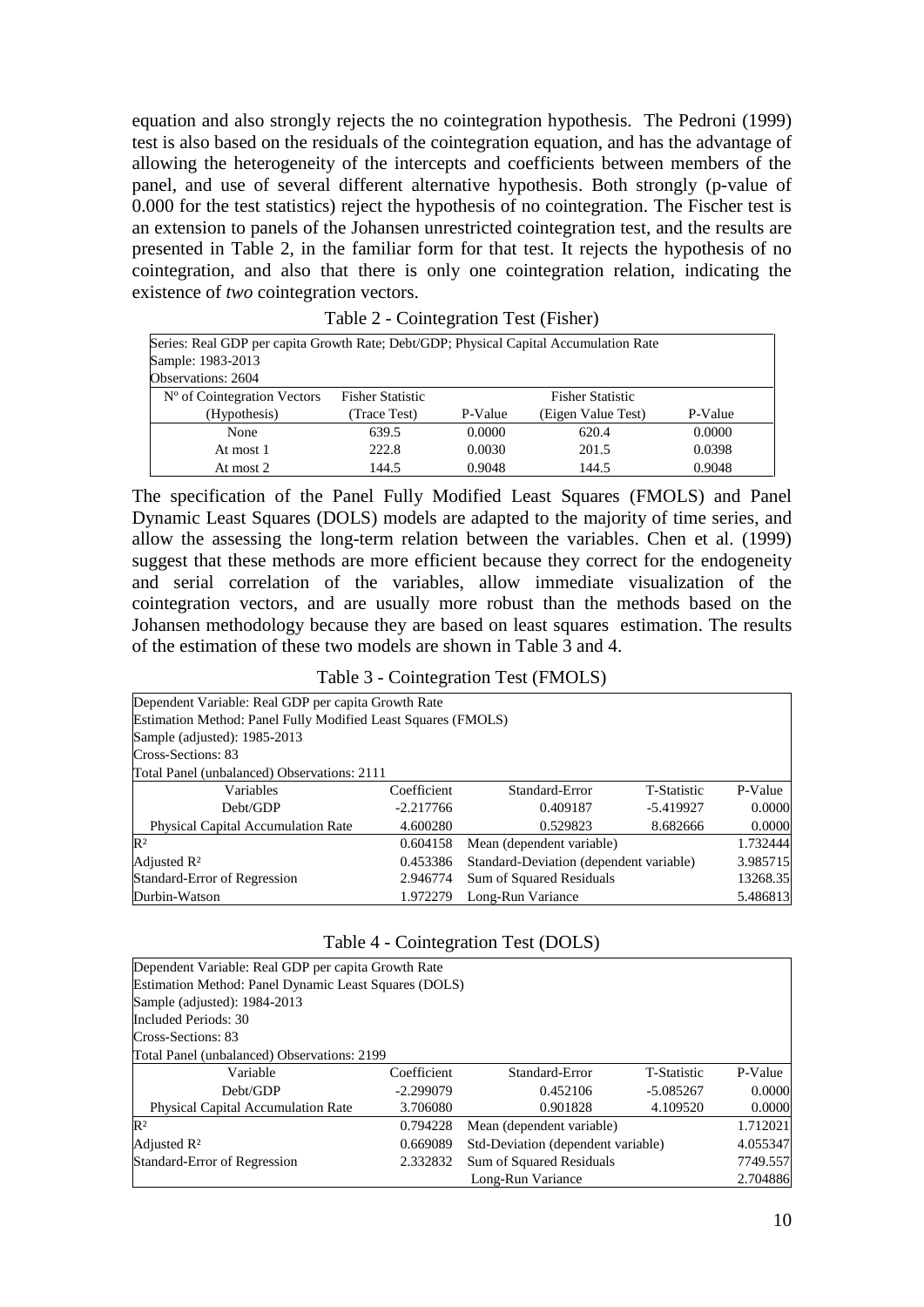As shown in Table 3, the FMOLS estimated coefficients of the endogenous variables are statistically significant, and have the expected signs. The  $R<sup>2</sup>=0.6$  of the regression indicates the included variables explain a significant fraction of the observed variation of the growth rate of the countries in the sample. The results of the estimation of the DOLS model (Table 4) corroborate even more strongly the results of the other cointegration tests  $(R<sup>2</sup>=0.79)$ .

In summary, the cointegration tests support the Reihart-Rogoff hypothesis of a stable long term negative relation between economic growth and public debt.

## 4.2 Results for the basic model

Equation (11) was first estimated using a the least squares panel regression approach, with fixed-effects and time-effects, employing the White method to estimate the covariance coefficient. As indicated previously, the variables are submitted to the log transformation, and in the discussion below this is subsumed.

| Dependent Variable: Real GDP per capita Growth Rate |             |                                    |             |          |
|-----------------------------------------------------|-------------|------------------------------------|-------------|----------|
| Estimation Method: Least Squares (Panel)            |             |                                    |             |          |
| Sample: 1984-2013                                   |             |                                    |             |          |
| Cross-Sections: 83                                  |             |                                    |             |          |
| Observations: 2291                                  |             |                                    |             |          |
| Variable                                            | Coefficient | Standard-Error                     | T-Statistic | P-Value  |
| Constant                                            | 38.76160    | 8.471785                           | 4.575376    | 0.0000   |
| Per Capita GDP(-1)                                  | $-6.500665$ | 0.923895                           | $-7.036155$ | 0.0000   |
| Debt/GDP                                            | $-0.765107$ | 0.227782                           | $-3.358947$ | 0.0008   |
| Physical Capital Accumulation Rate                  | 3.610051    | 0.599878                           | 6.017977    | 0.0000   |
| Human Capital Accumulation Rate                     | 0.004255    | 0.260414                           | 0.016338    | 0.9870   |
| <b>Trade Openness</b>                               | 3.164274    | 0.597467                           | 5.296145    | 0.0000   |
| Inflation                                           | $-0.509833$ | 0.123686                           | $-4.122001$ | 0.0000   |
| <b>Population Growth</b>                            | $-0.263074$ | 0.163775                           | $-1.606311$ | 0.1084   |
| $\mathbb{R}^2$                                      | 0.333957    | Mean (dependent variable)          |             | 1.712021 |
| Adjusted $\mathbb{R}^2$                             | 0.297772    | Std-Deviation (dependent variable) |             | 4.055347 |
| <b>Standard-Error of Regression</b>                 | 3.398341    | Akaike                             |             | 5.334996 |
| Sum of Squared Residuals                            | 25083.82    | Schwarz                            |             | 5.632977 |
| Log Likelihood                                      | $-5992.238$ | Hannan-Quinn                       |             | 5.443658 |
| <b>F-Statistic</b>                                  | 9.229245    | Durbin-Watson                      |             | 1.633665 |
| P-Value(F-Statistic)                                | 0.000000    |                                    |             |          |

| <b>Table 5 - Regression Results</b> |  |  |
|-------------------------------------|--|--|
|-------------------------------------|--|--|

The estimation result is shown in Table 5. The  $R<sup>2</sup>=0.33$  is relatively low, but that does not invalidate the equation because much is being asked from it, since the only variable that varies by country is the fixed-effects in the intercept and the coefficients of the independent variables are applied to all countries. Thus, it is not surprising that the model's explanatory power is small, given the diversity between the countries included in the sample. Several studies, some of them mentioned in the first section, reduce this heterogeneity restricting the sample to more homogeneous groups of countries. Examples would be those that uses only OECD countries, or the poorest countries or those in the euro-zone. We do not do this, because our goal is a quantitative assessment of the public debt impact on growth that can be generalized to the set of all countries in the sample.

Nevertheless, other indicators support the validity of the equation. The F-statistic equal to 9.22 indicates that it is highly significant, and all variables included in it, without exception, display the expected signs and, with the exception of the human capital accumulation rate and the population growth rate, are statistically significant at the 5% level. The Durbin-Watson statistic equal to 1.63 indicates that the residue has no significant autocorrelation, making it unnecessary to estimate this system in two stages.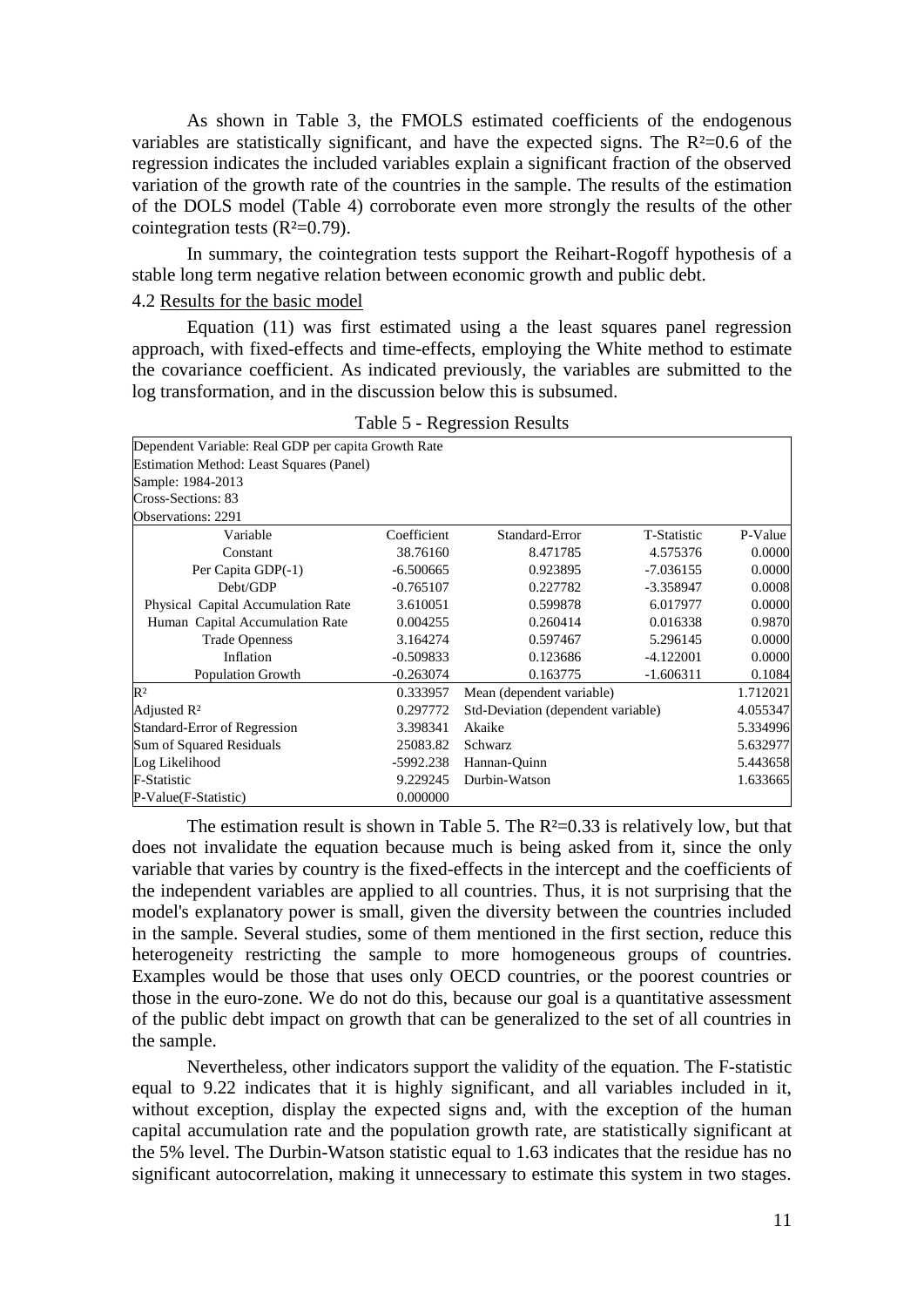Furthermore, it ensures that the use of the lagged dependent variable in the right side of the equation, measuring the speed of convergence to the steady state, does not introduce bias into the equation. We examine the equation coefficients below.

The sign of the lagged real per capita GDP shows the rate of growth decreases as the country becomes richer. As this variable is a proxy for the proximity of the steady state, this supports the neoclassical story of a slow approach to the steady state, and also captures the effects of conditional convergence. The value of its coefficient can be used to calculate the "half-life" of that process which is equal to 10 years. This means that the countries used in our sample would take, on average, 10 years to reduce in half their distance to the steady state. $10$ 

The sign of the estimated coefficient of the debt-to-GDP ratio is negative, confirming in part the effect pointed out by Reinhart and Rogoff (2010b) and others. Its magnitude indicates that a 1% increase in it would entail a reduction of 0.76% in the real per capita GDP growth rate.

The physical capital accumulation rate variable displays the largest positive coefficient in the model, thus indicating its importance for economic growth. A 1% increase in it would lead to an 3.61% increase in the per capita GDP growth rate.

The human capital accumulation rate variable was not statistically significant even at the 10% significance level. The low significance of the variable is not surprising, since its changes are small and its behavior is too smooth to be able to contribute to the explanation of the observed variations in the real per capita GDP growth rate.

The inflation variable also showed the expected signal and is statistically significant confirming, for example, the finding in Eggoh and Khan (2014). An increase of 1% in the inflation rate would on average over the time span of the sample, lead to a decrease of approximately 0.5% in the real per capita GDP growth rate.

The population growth variable, was not statistically significant, confirming the finding in most other growth decomposition equations.

The trade openness variable also had the expected sign and its magnitude indicates that a 1% increase in its index would lead to a 3.16%. increase of the real per capita GDP growth rate. This result is very similar to the impacts caused by the physical capital accumulation rate in economic growth. This phenomenon has been widely observed in the growth literature, but it still lacks a good model to explain it. Maldonado, Tourinho and Valli (2007) suggest that this is a dynamic effect of internationalization reciprocal reinforcement between with increase in exports of the inflow of foreign direct investment.

# 4.2 Estimation of variations of the basic model

Several variations of the basic model were tested, such as a version without the temporal fixed effect (A), another using five years annual data (B), one contemplating the existence of a threshold for the debt (C), and a model with a specific speed of convergence to the steady state for every country in the sample (D). The result of these tests are briefly commented below.

(A) The objective of the version of the model without the temporal fixed effect was to ascertain if the lack of significance of the human capital accumulation rate and population growth dependent variables. It is, therefore, a panel regression with fixed effects for countries. In this case we used a generalized least squares method (GLS), to

1

 $10$  See Barro & Sala-i-Martin (2004).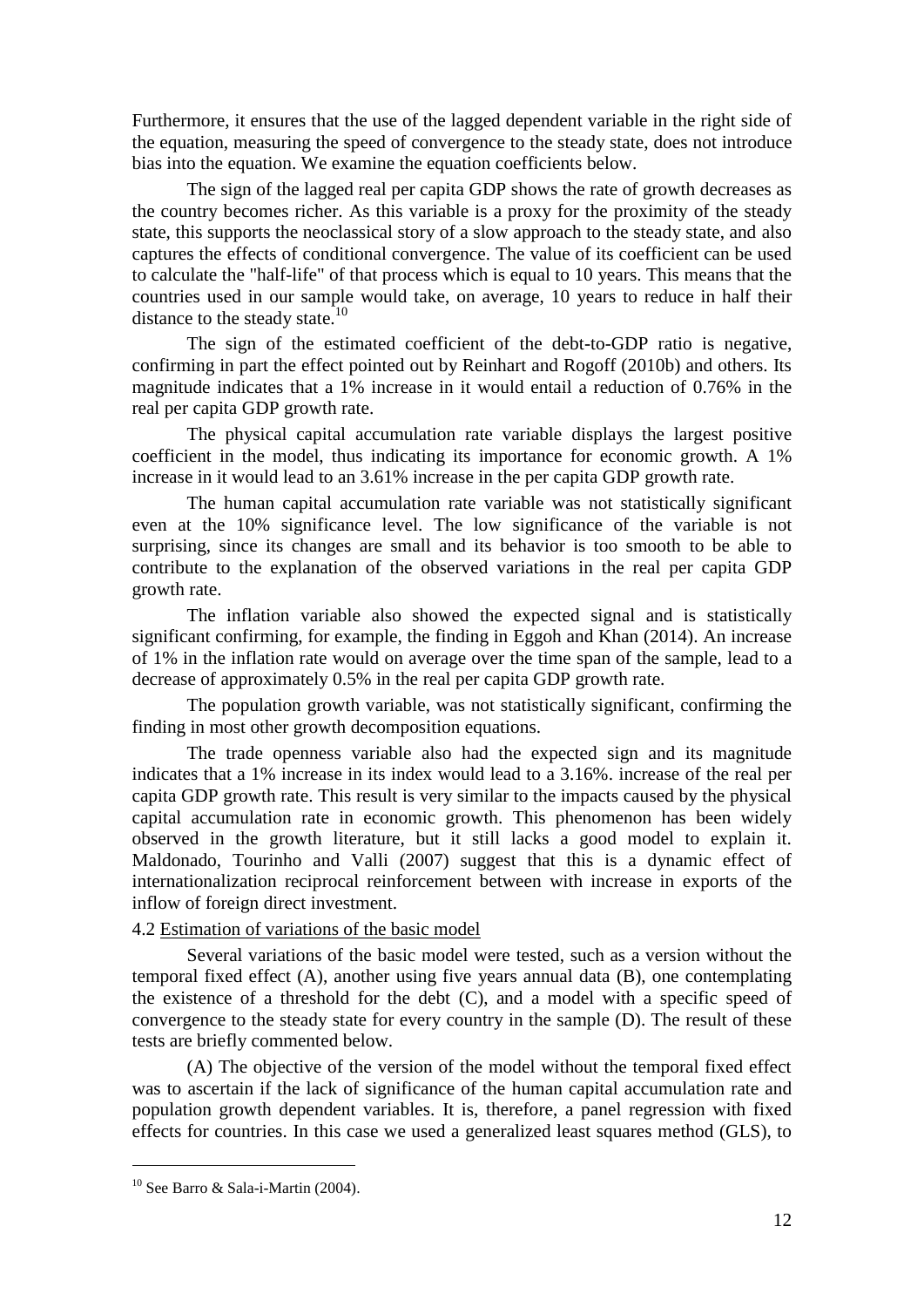try to control for heteroscedasticity and improve on the efficiency of the estimation. We used a panel variance-covariance matrix where weights were assigned to the equation of each country is inversely proportional to the standard deviation of the respective error. The results obtained are discussed below.

Comparing to the estimation of the model in the previous section, there is a small drop in  $R<sup>2</sup>=0.30$ , but the F-statistic increased to 10.98, indicating an improvement in significance. The Durbin-Watson statistic has remained unchanged, indicating the removal of the temporal dummy did not introduce residual autocorrelation. Some estimated coefficients change, but the qualitative conclusions are not affected. The major changes are in the human capital accumulation rate and population growth, which became statistically significant. The value of former indicates that its increase by 1% would result in a increase of 0.38% in real per capita growth rate. However, since this variable is measured by the net change in average schooling, even a 1% change is "large". The coefficient of the latter indicates that a 1% increase in the population growth rate would produce a decrease of 0.36% in the real per capita GDP growth rate.

(B) The estimate of the basic model using five years annual data instead of the annual data was performed to allow comparison of our results to other studies in the literature. We estimate the model by GLS. The main differences were the (significant) increase in the  $R<sup>2</sup>=0.51$ , the drop in F-statistics to 4.2, and an increase in the Durbin-Watson statistic to 2.53. Again all the variables retain their expected signs, and only the human capital accumulation rate is, again, not statistically significant. The estimated elasticities are smaller (in module) than in the original model, as expected, except for the population growth.

(C) The second variation of the model is meant to test the existence of a threshold of the public debt variable that, above which its impact on the growth rate is stronger. This is specified including in the equation a multiplicative index variable which is dependent on a chosen threshold value. We estimate several versions of the model with GMM, one of each different value for the threshold of the debt-to-GDP ratio, from 50% to 100%, with intervals of 10 percentage points. In none of these specifications we could reject the hypothesis that the public debt effects on the real per capita GDP growth rate were equal when the debt-to-GDP ratio was above or below the threshold. All estimated coefficients, F-statistic, Durbin Watson statistic and the R² values were similar to those obtained in the original model.

(D) The final model variation takes into account the differences between countries in the speed of convergence to the steady state, making the first variable in the RHS of (14) country-dependent. The model is estimated by GLS and the results are shown in Table 6 for a threshold of 80%. The main differences from the original model were the increase in the  $R<sup>2</sup>=0.39$ , and an increase (in module) of the estimated public debt coefficients (-1.21), physical capital accumulation rate (4.04), human capital accumulation rate (0.56) and trade openness (4.42). All variables retained their expected signs, and the only variable that was not statistically significant was the population growth.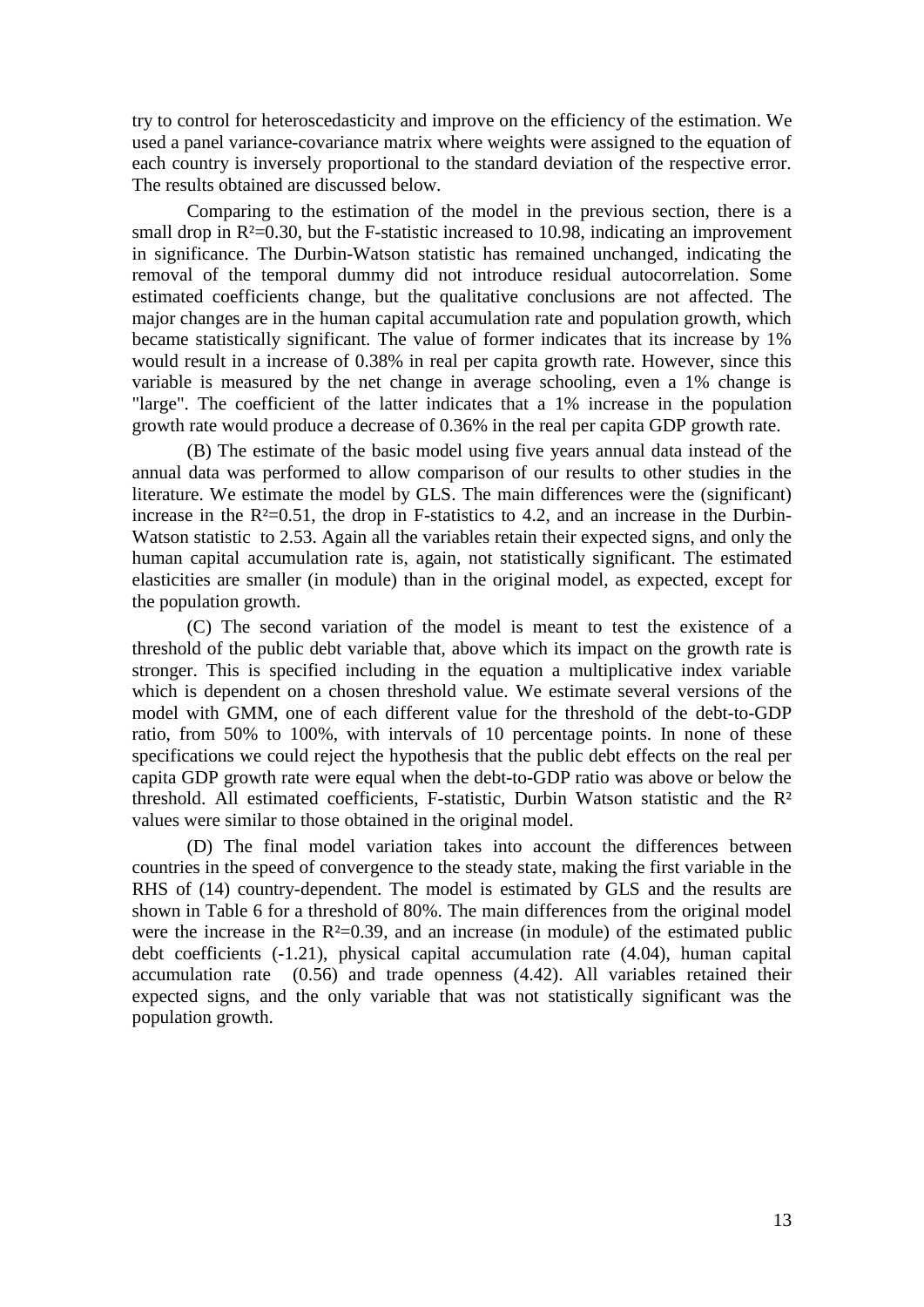| Dependent Variable: Real GDP per capita Growth Rate                                 |             |                                    |                    |          |
|-------------------------------------------------------------------------------------|-------------|------------------------------------|--------------------|----------|
| Estimation Method: Panel Estimated Generalized Least Square (Cross-Section Weights) |             |                                    |                    |          |
| Sample: 1984-2013                                                                   |             |                                    |                    |          |
| Cross-Section: 83                                                                   |             |                                    |                    |          |
| Observations: 2291                                                                  |             |                                    |                    |          |
| Variable                                                                            | Coefficient | Standard-Error                     | <b>T-Statistic</b> | P-Value  |
| Constant                                                                            | 31.28462    | 5.908835                           | 5.294550           | 0.0000   |
| Per Capita GDP(-1)                                                                  | $-5.864271$ | 0.795456                           | $-7.372214$        | 0.0000   |
| $Debt/GDP(<80\%)$                                                                   | $-0.806463$ | 0.129750                           | $-6.215517$        | 0.0000   |
| $Debt/GDP(\geq 80\%)$                                                               | $-0.863635$ | 0.127955                           | $-6.749534$        | 0.0000   |
| Physical Capital Accum Rate                                                         | 3.845748    | 0.512263                           | 7.507375           | 0.0000   |
| Human Capital Accum Rate                                                            | 0.362003    | 0.159275                           | 2.272812           | 0.0231   |
| <b>Trade Openness</b>                                                               | 3.620095    | 0.518369                           | 6.983619           | 0.0000   |
| Inflation                                                                           | $-0.370964$ | 0.113428                           | $-3.270473$        | 0.0011   |
| <b>Population Growth</b>                                                            | $-0.370225$ | 0.139745                           | $-2.649287$        | 0.0081   |
|                                                                                     |             | <b>Weighted Statistics</b>         |                    |          |
| $\mathbb{R}^2$                                                                      | 0.307901    | Mean (dependent variable)          |                    | 2.325172 |
| Adjusted $\mathbb{R}^2$                                                             | 0.279588    | Std-Deviation (dependent variable) |                    | 4.242430 |
| Standard-Error of Regression                                                        | 3.500744    | Sum of Squared Residuals           |                    | 26961.46 |
| <b>F-Statistic</b>                                                                  | 10.87484    | Durbin-Watson                      |                    | 1.632056 |
| P-value(F-Statistic)                                                                | 0.000000    |                                    |                    |          |
|                                                                                     |             | Unweighted Statistics              |                    |          |
| $\mathbb{R}^2$                                                                      | 0.279573    | Mean dependent variable            |                    | 1.712021 |
| Sum of Squared Residuals                                                            | 27131.97    | Durbin-Watson                      |                    | 1.649172 |
|                                                                                     |             |                                    |                    |          |

Table 6 - Model with Debt threshold at 80% of GDP

The results of the Wald test in Table 7 do not reject the null hypothesis of equality between the coefficients of the debt variables below and above the assumed threshold.

| <b>Test Statistic</b>                          | Value    | d.f.      | Prob.          |
|------------------------------------------------|----------|-----------|----------------|
| T-Statistic                                    | 0.440634 | 2200      | 0.6595         |
| <b>F-Statistic</b>                             | 0.194158 | (1, 2200) | 0.6595         |
| $X^2$                                          | 0.194158 |           | 0.6595         |
| Null Hypothesis: Debt/GDP(<80%)=-0.86363529494 |          |           |                |
| Summary of Null Hypothesis:                    |          |           |                |
| Normalized Restriction( $= 0$ )                |          | Value     | Standard-Error |
| $0.86363529494 + \text{Debt/GDP}(\leq 80\%)$   |          | 0.057172  | 0.129750       |

Table 7 - Wald Test for threshold on the Debt/GDP variable

The existence of a threshold can also be tested with the likelihood ratio test by considering the sample divided into two groups: one with low debt and the other high debt. The so called F-test is performed comparing the residual sum of squares of the restricted equation (RRSS) with that of the unrestricted equation (URSS). The test statistic for this test is:

$$
F_{(k,n_1+n_2-2k)} = \frac{(RRSS-URSS)/k}{URSS/n_1+n_2-2k}
$$
\n(12)

It has an F distribution where  $k$  is the total number of parameters,  $n_1$  is the number of observations contained in the first group (debt-to-GDP ratio  $\leq \tau$ ), n<sub>2</sub> is the number of observations contained in the second group (debt-to-GDP ratio  $> \tau$ ). Calculating, we find  $F = 0.2137$ . Since the critical value for the degrees of freedom in our equations, considering a 5% significance level is 1.26, we cannot reject the null that the tested restriction is binding. This means that we cannot guarantee that the coefficients of the equation with a threshold are statistically different from those in our basic equation. Therefore, there is no empirical evidence regarding the presence of a 80% threshold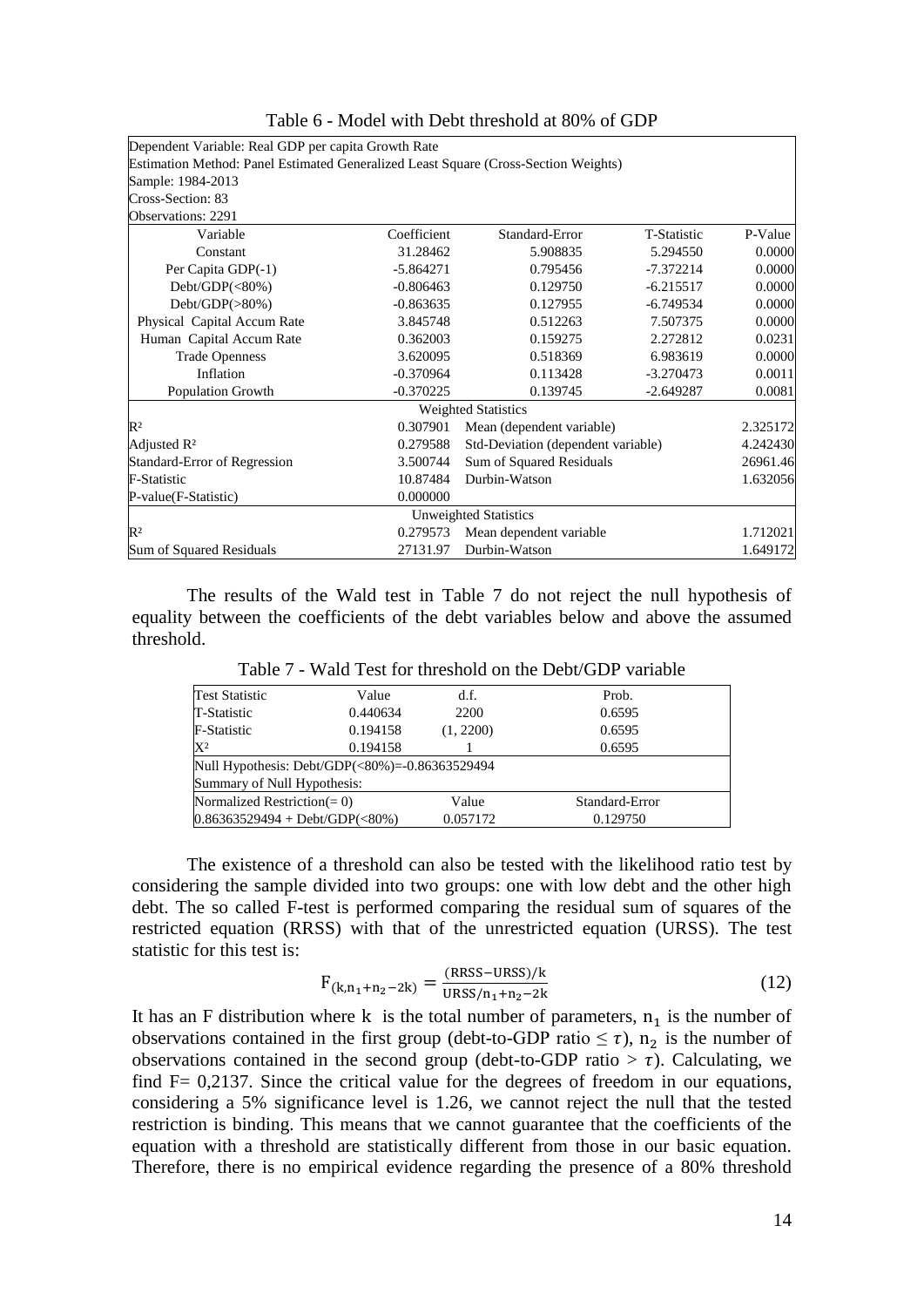level, in spite of the fact that the point estimate of the coefficients is different. The same exercise was performed for other threshold levels, varying from 50% to 100% in 10% intervals, with similar results. Therefore, we conclude that the threshold effect is not observed from our sample.

#### 4.3 Summary of the results

The results obtained from the estimation of equation (11), both in the mid-term and in the long term, support the argument raised in Reinhart and Rogoff (2010b) that the public debt has an inverse relationship with economic growth. Taking as the starting point the neoclassical growth model, that considers as determinants of growth the human capital accumulation rate, the physical capital accumulation rate and the population growth, we added other variables that, according to the existent literature, are relevant on determining economic growth, such as inflation, trade openness, public debt and also the lagged per capita GDP, adopted as a proximity measure to the steady state, thus removing any possibility of bias due to the omission of relevant variables.

All variables included in the model had the expected signs and were statistically significant. In addition, there is no sign of the presence of heteroskedasticity or residual autocorrelation according to the results obtained from the statistical tests.

In summary, an increase in public debt reduces the per capita GDP growth rate, confirming the initial hypothesis of Reinhart and Rogoff (2010b). We conclude that a 1% increase in the debt-to-GDP ratio would produce, on average, a reduction 0.92% in the per capita GDP growth rate of a given country. We have found no threshold value of the debt-to-GDP ratio above which this is effect is significantly larger.

Table 8 presents a short summary comparing the results obtained here with the results found in the works previously reviewed. We notice that our sample is larger than all the other studies, both in the cross section and time dimensions, a fact shown by the number of degrees of freedom in column 5 of the table. Cross-section wise, we use all countries for which data was available, thereby avoiding any selection bias that could arise by considering a sub-set of countries, like some of the counties in the table.

| Author                   | Count-<br>ries | Years Sample                      | Estimation<br>Method  | D.F.       | R <sup>2</sup> | Debt<br>Elasticity            | Threshold         |
|--------------------------|----------------|-----------------------------------|-----------------------|------------|----------------|-------------------------------|-------------------|
| Kumar & Woo (2010)       | 38             | 1970-2007<br>$(5 \text{ years})$  | BE<br><b>SGMM</b>     | 118        | 0,78           | $-1,58$<br>$-1.76$            | Do not test       |
| Cecchetti, et al (2011)  | 18             | 1980-2010<br>$(5$ years av.)      | <b>LSDV</b>           | 354        | 0.77           | $-1.19$                       | 96%               |
| Kourtellos et al. (2013) | 82             | 1980-2009<br>$(10 \text{ years})$ | <b>GMM</b><br>LS      | 238        |                | $-0.029$<br>$-0.511$          | Do<br>not<br>find |
| Baum, et al. (2013)      | 12             | 1990-2010<br>(Annual)             | 2SLS                  | 233        |                | $-0.00411$<br>Semi-Elasticity | 66,4%             |
|                          |                | 1970-2008                         | OLS.<br><b>LSDV</b>   | 821<br>803 | 0.21           | $-1,18$<br>$-0.59$            |                   |
| Afonso & Jalles (2013)   | 155            | $(5$ years av.)                   | <b>IV-GLS</b><br>SGMM | 757<br>821 | 0.26           | $-1,18$<br>$-0.59$            | 59%               |
| This paper               | 86             | 1983-2013<br>(Annual)             | <b>GLS</b>            | 2200       | 0.3            | $-0.92$                       | Do<br>not<br>find |

Table 8 - Comparison with other studies

The results are general, and apply to all types of countries, of all stages of development and all regions of the world. In the temporal dimension we also excel, because we use annual data rather than 5-year or 10-year data, and do not average our data, and consider a wide time frame extending to 2013 and, therefore, including not only the sub-prime crisis of 2009, but also its effects. We also note that, while we were conservative in the choice of estimation methodology, avoiding instrumental variables approaches and the inevitable arbitrariness of choice of instruments, our estimate for the debt elasticity is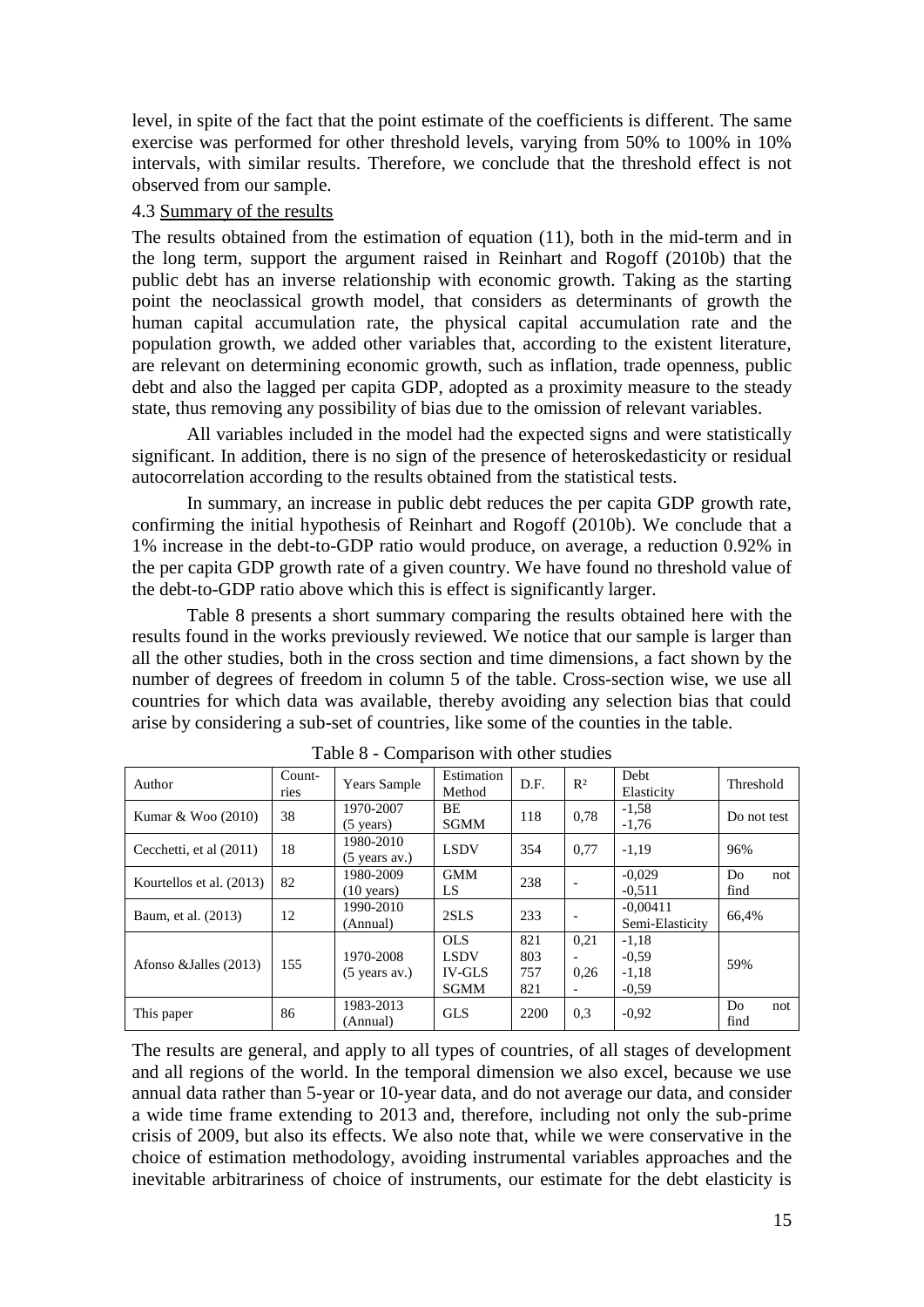similar to that of Kumar & Woo (2010), Cecchetti, Mohanty & Zampolli (2011), and Afonso & Jalles (2013), but is slightly smaller because these studies use 5 and 10 year interval data. We believe that choosing a robust estimation approach has paid off.

# **5 - CONCLUSIONS**

In this paper we examined the existence of a negative relationship between public debt and economic growth. The incentive to do so at this particular juncture in time is the fact that recent debt crisis in the euro zone drew attention to an issue that had been not a problem since the late 80s: the increasing public debt in most countries around the world, and its effects on economic growth.

The approach used here to test this hypothesis differs in several ways from previous studies of this issue. We constructed a database that covers almost the entire universe, and is broader than other published studies which test that hypothesis for uniform groups or countries, aggregate along the time dimension. Our database contains 86 countries, with annual observations extending from 1983 to 2013 which allows us to observe the global impact of the sovereign debt crisis that hit the eurozone, and check their developments.

A careful and comprehensive review of the literature on economic growth, from both theoretical and empirical point of view, and their interaction with fiscal and debt variables, allowed us to specify the model used in this paper. The estimated model contains the following variables: real per capita GDP; the human capital accumulation rate; the physical capital accumulation rate; the population growth rate; specific country fixed-effects; the unobservable error term; and economic variables that explain the economic growth, represented in this model by the trade openness, the inflation rate and the public debt. It has been tested to the panel data above, and estimated as both a midterm and a long-term relationship.

To test the long-term relationship we performed cointegration tests between its main variables: the per capita GDP growth rate, the physical capital accumulation rate and the public debt. Several tests were done, and we confirmed the existence of at least one cointegration vector between them with a significant negative effect of public debt on growth. The shorter term reference equation, with all the variables listed above, was estimated using the generalized least squares with correction for heteroscedasticity and adopts the White specification for the covariance coefficients. This method is preferred because of its robustness.

The results indicate that increases in public debt reduce the rate of economic growth, thus confirming the initial hypothesis. The estimated average elasticity over the sample is 0.92. This implies that the effects of a 10 percentage points increase in the debt-to-GDP ratio on economic growth are as indicated in Table 9.

| Country group<br>for different<br>Debt-to-GDP ratios | Average<br>debt / GDP | Change in the<br>debt / GDP ratio | Change in the<br>average GDP growth<br>rate | Change in the GDP<br>Average annual<br>GDP growth rate |         |
|------------------------------------------------------|-----------------------|-----------------------------------|---------------------------------------------|--------------------------------------------------------|---------|
| >90%                                                 | 123.49%               | 8.09%                             | $-7.44%$                                    | 1.85%                                                  | $-0.15$ |
| >60% ≤90%                                            | 68.89%                | 14.52%                            | $-13.36%$                                   | 2.85%                                                  | $-0.44$ |
| >30% ≤60%                                            | 45.20%                | 22.13%                            | $-20.36%$                                   | 2.80%                                                  | $-0.72$ |
| ≤30%                                                 | 18.70%                | 53.49%                            | $-49.21%$                                   | 2.21%                                                  | $-2.15$ |

Table 9 - Effects of an increase of 10 p.p in the debt-to-GDP ratio different countries

The third column of Table 9 represents the percentage change corresponding to an increase of 10 percentage points in the average debt level of the countries in the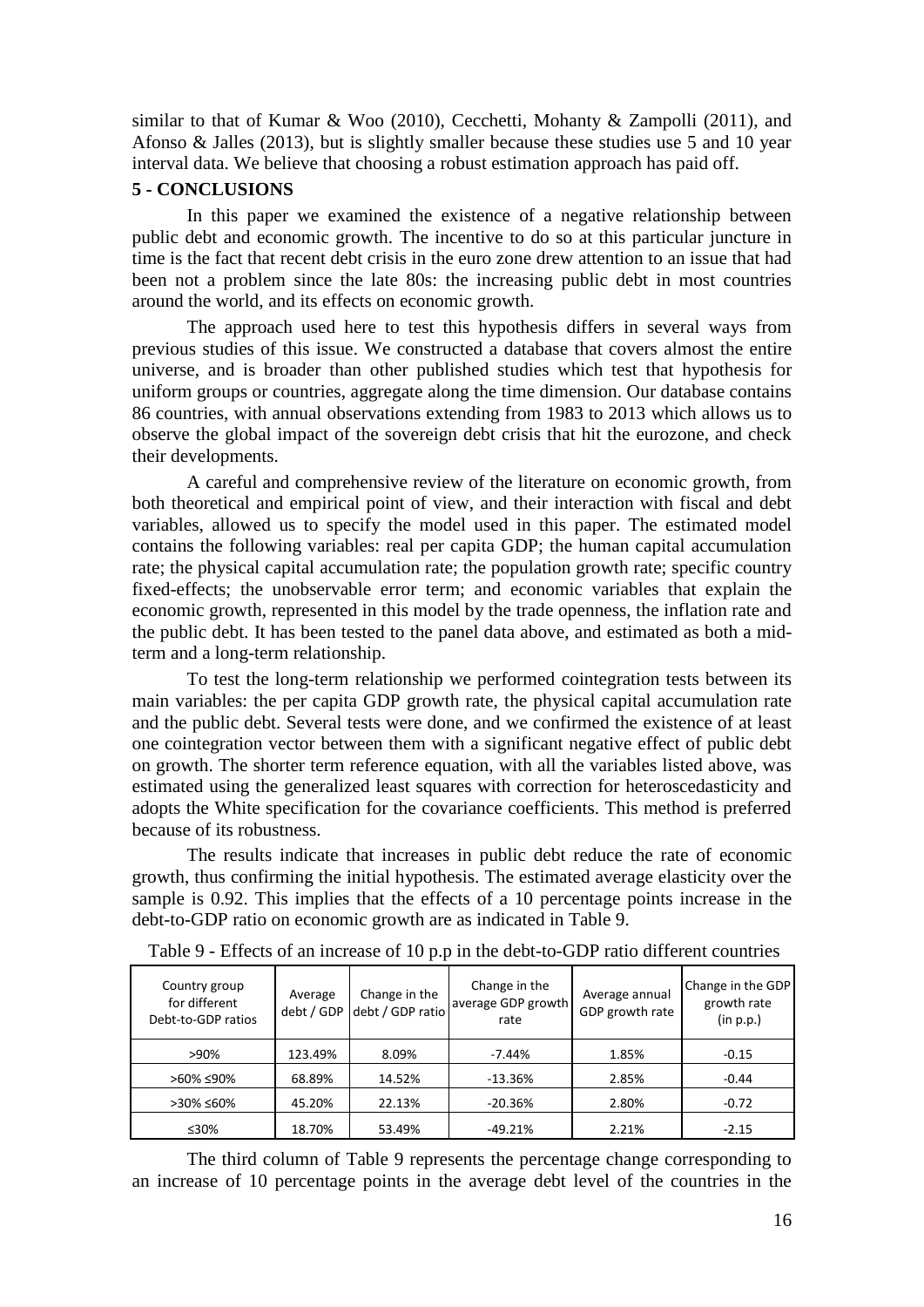corresponding group. The fourth column represents the percentage change in the annual rate of growth of GDP. The last column is the impact measured percentage points. They are different for different levels of indebtedness not because the elasticity is different between them, but because the average level of the two variables are different.

We also tested in this paper the existence of a threshold in public debt, i.e. a value above which the magnitude of the effects of an increase in public debt would have a larger impact in the rate of per capita GDP growth. Thus, an alternative version of our basic model which included the presence of a threshold effect for the public debt variable, using several distinct values for the threshold were tested. These tests could not confirm the existence of thresholds in the relationship between public debt and economic growth.

It is possible that our conclusions are, at least partly, due to the larger sample, when compared to other studies in the literature, especially along the temporal dimension. It is also possible that the rejection of the existence of a debt threshold came from the fact that we tested the existence of a universal threshold, and that this phenomenon occurs for a subsample of countries. Exploration of these possibilities is left for further work. Also, other future developments for this model are possible, such as the differentiation between the public debt raised to finance productive expenditures (public investment) and unproductive expenses (government consumption), as suggested by economic theory. Such investigations, however, depend on refinements of the data before they can be tackled.

# **REFERENCES**

AFONSO. António; JALLES. João Tovar. **Growth and productivity: The role of government debt**. International Review of Economics and Finance. n. 25. p 384-407. 2013.

BARRO. Robert J.; SALA-I-MARTIN. Xavier. **Economic Growth**. 2 ed. Cambridge. Massachusetts: MIT Press. 2004.

BASSANINI. Andrea; SCARPETTA. Stefano. **The Driving Forces of Economic Growth:** Panel Data Evidence for the OECD Countries. OECD Economic Studies. n. 33. 2001.

BAUM. Anja; CHECHERITA-WESTPHAL. Cristina; ROTHER. Philipp. Debt and growth: New evidence for the euro area. **Journal of International Money And Finance**. v.32. p 809-821. 2013.

CECCHETTI. Stephen G.; MOHANTY. M. S.; ZAMPOLLI. Fabrizio. **The Real Effects of Debt**. BIS Working Papers. n.352. Setembro 2011.

CHECHERITA-WESTPHAL. Cristina; ROTHER. Philipp. T**he impact of high government debt on economic growth and its channels: An empirical investigation for the euro area.** European Economic Review. v. 56. p 1392-1405. 2012.

CHEN. B.; MCCOSKEY. S.; KAO. C. **Estimation and Inference of a Cointegrated Regression in Panel Data: A Monte Carlo Study**. American Journal of Mathematical and Management Sciences. v. 19. p 75-114. 1999.

EGGOH. Jude C.; KHAN. Muhammad. **On the nonlinear relationship between inflation and economic growth**. Research in Economics. n. 68. p 133-143. 2014.

FERREIRA. Pedro Cavalcanti; PESSÔA. Samuel de Abreu; VELOSO. Fernando A. **The Evolution of International Output Differences (1970-2000):** From Factors to Productivity. The BE Journal of Macroeconomics. v. 8. p. Article 3-Topics. 2008.